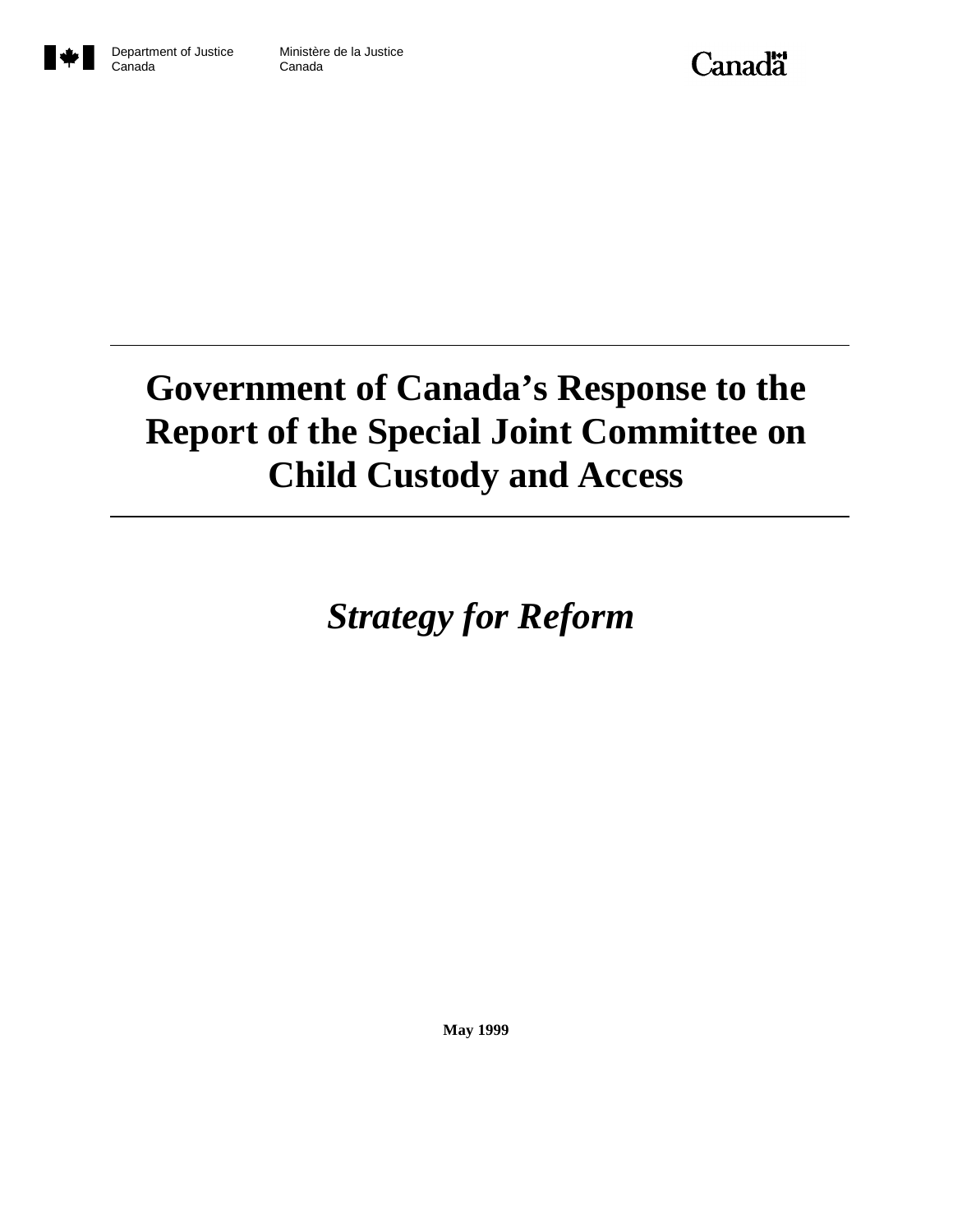#### **FOREWORD**

Canadians agree that when families break down the needs and best interests of children must be the highest priority. Even after divorce or separation, parents do not cease to be parents, and continue to have responsibilities to their children. The role of the justice system is to ensure that children are given priority during this traumatic period in their lives. Concerns have been raised, however, that the current system is not doing a good enough job and that it must be improved.

The Special Joint Committee on Child Custody and Access was struck to examine and analyze custody and access issues and to look for better ways to ensure positive outcomes for children whose parents divorce. Members from all political parties, from both the House and the Senate, undertook the very difficult task of studying a complex and emotionally charged issue.

The Committee provided a useful forum for Canadians to speak to an issue that affects them personally. It heard testimony from hundreds of witnesses – both experts in various fields and ordinary citizens – who offered a wide spectrum of perspectives and opinions. The Committee also studied briefs and letters, examined legislation and practices in other jurisdictions, and reviewed the extensive literature on the subject. As Minister of Justice, I commend the dedication of the Committee members and the many people who helped them.

*For the Sake of the Children,* the Report of the Special Joint Committee on Child Custody and Access, represents an important step towards addressing the problems children face when their parents divorce. The report provides valuable insight into the family law system and its effect on increasingly complex and globalized families. For example, testimony demonstrated that the custody and access terminology has become burdened with negative connotations. I believe the Committee's recommendation to adopt the new term "shared parenting" has promise. Of course, simply substituting new terms for old is not sufficient. We must ensure that we understand the impact such a change would have on the family law system and that its meaning is clear to both the courts and the public.

The report provides undeniable evidence of the lack of public consensus both on what is wrong with the system and on how to fix it. It recognizes the fact that the law cannot solve all the problems. The Committee emphasizes that finding solutions will require a firm commitment from the federal, provincial and territorial governments and all other parties involved. I agree that all governments, family law professionals and parents and other family members must work towards a common goal and be willing to explore innovative ideas and alternatives that meet the best interests of children.

This document outlines the Government's strategy for reform. It includes fundamental principles for reform, and emphasizes the need for a cooperative, holistic and flexible approach based on the needs of the child. Our response also emphasizes the need for further research before proceeding with reforms that will have a major impact on children's lives.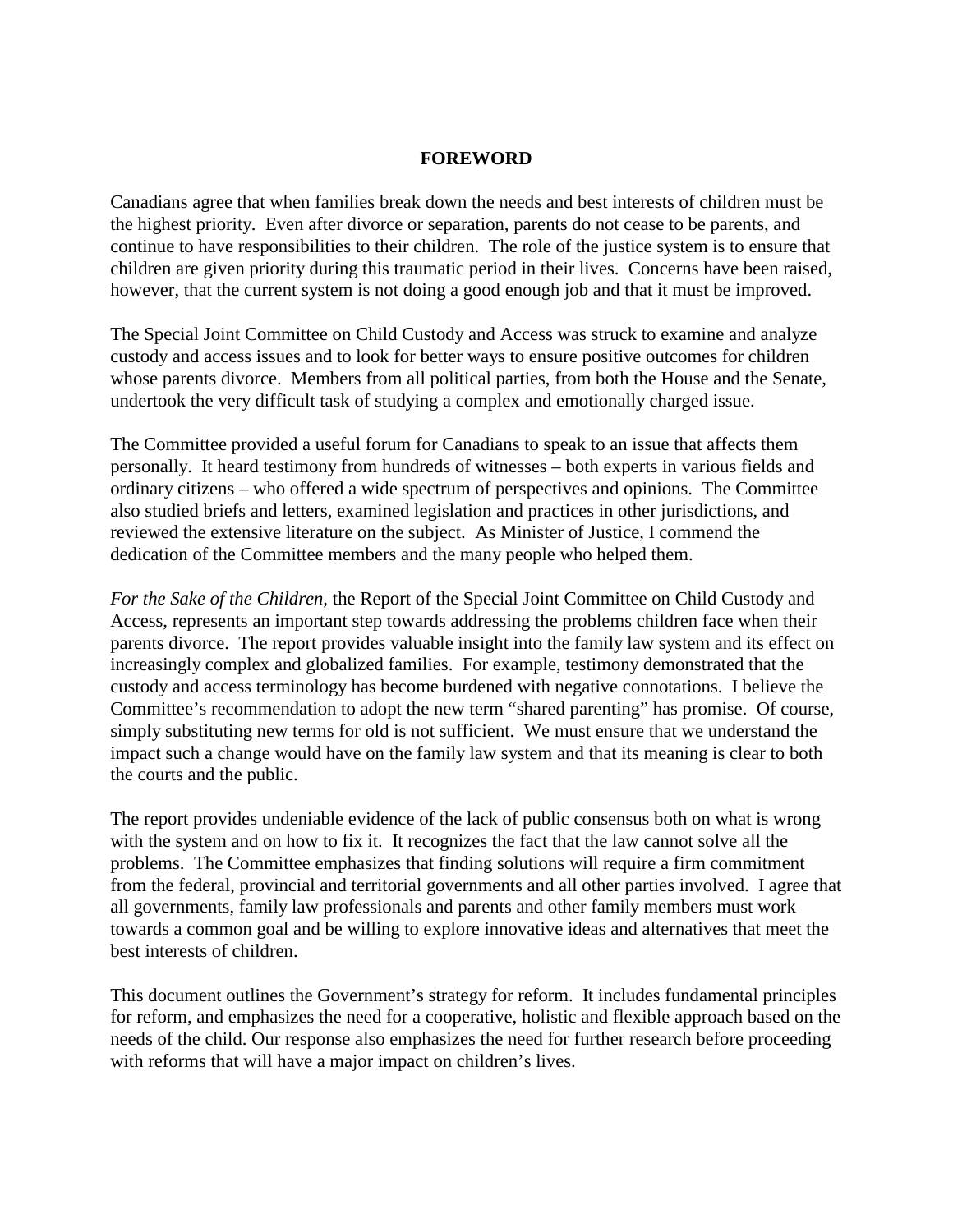Although the focus of this document is on the Government of Canada's strategy and on what can be accomplished within the federal mandate and priorities, it is clear that partnerships with the provincial and territorial governments will be essential. The recent federal-provincial-territorial agreement establishing a Framework to Improve the Social Union has already laid much of the groundwork for this cooperation. A major concern of the Social Union ministers is the National Children's Agenda, a collective strategy to improve the well-being of Canadian children. Improvement to the law in matters of custody and access will be an important part of a larger effort to ensure that all parts of our society focus on children's needs.

The extensive public interest in the Committee's proceedings clearly reflected the significance of this issue and its impact on the lives of many Canadian families. I wish to express my sincere thanks to all of the witnesses who appeared before the Committee or who sent in briefs sharing their experiences during a difficult and painful stage of their lives and the lives of their children.

As well, I would like to thank the Committee members once again, and particularly the co-chairs, Senator Landon Pearson and Roger Gallaway, M.P, for taking on such a challenging task and guiding it to a successful conclusion.

A. Anne McLellan Minister of Justice and Attorney General of Canada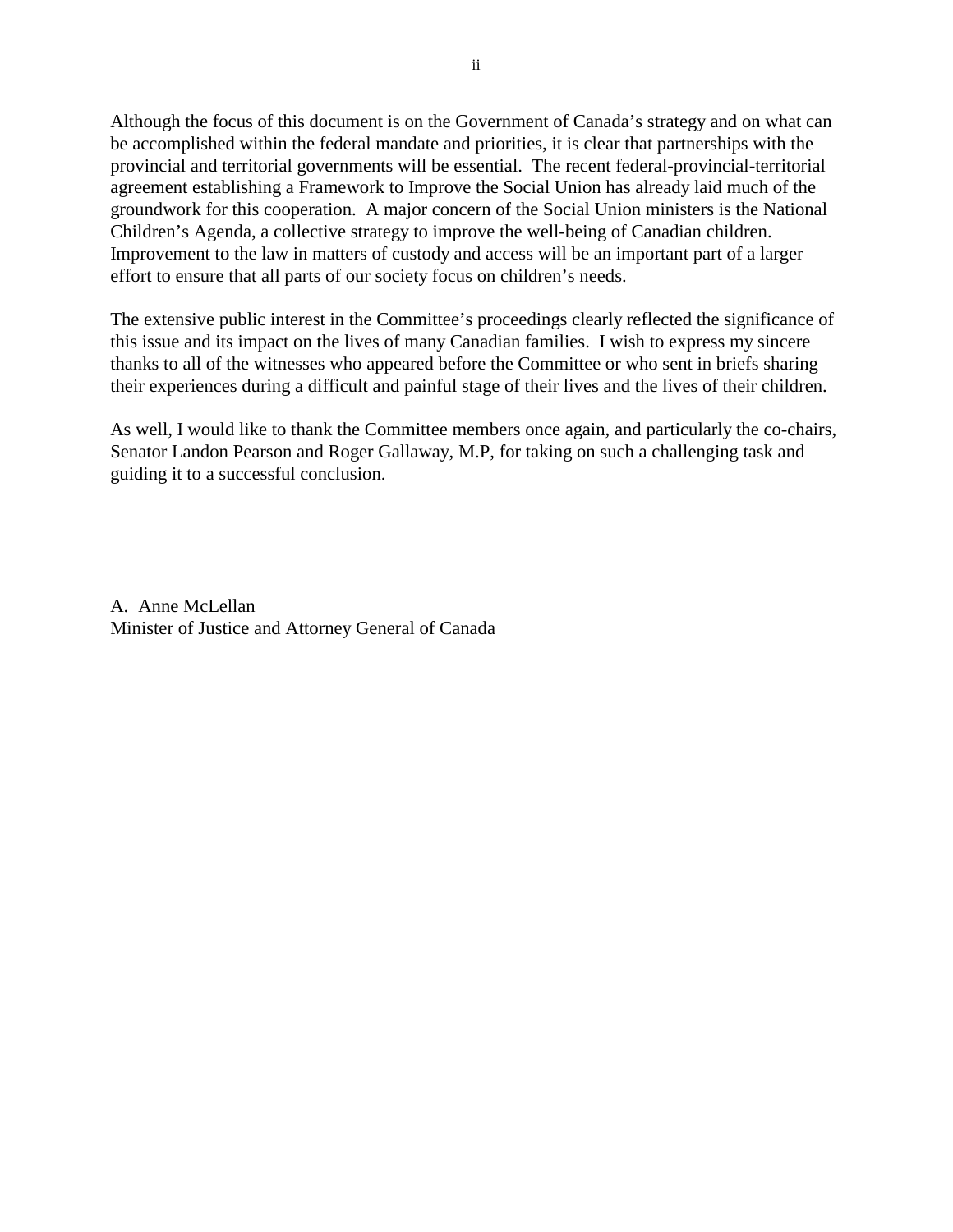# **Table of Contents**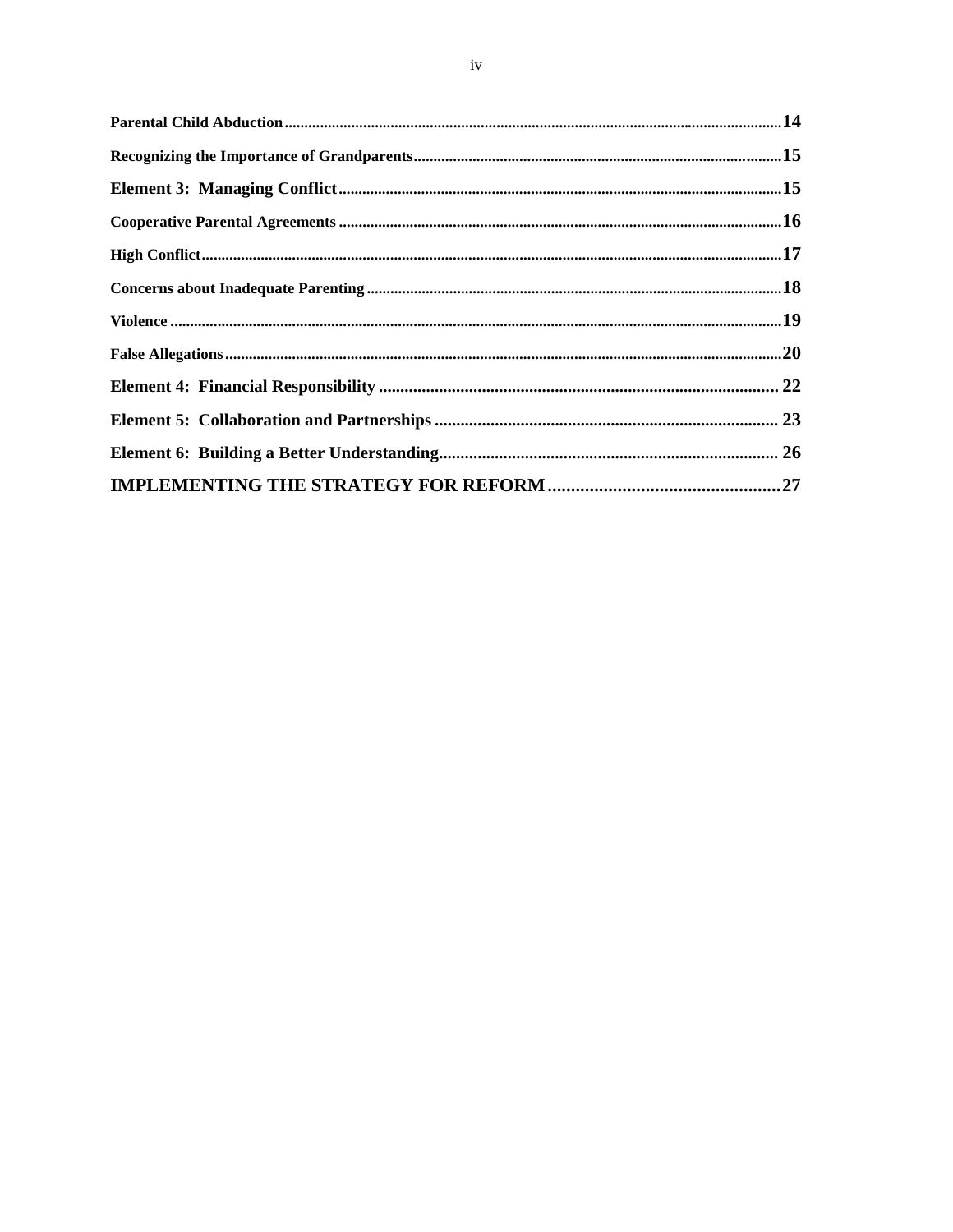# **GOVERNMENT OF CANADA STRATEGY FOR REFORM**

## **INTRODUCTION**

Separation and divorce are stressful transitions that can have a profound effect on the health and well-being of children and their families. Many Canadians are concerned about the approach and adequacy of the current family law system and worried that, as a society, we are not adequately meeting the needs of children in these difficult circumstances. There is clearly a need to improve the framework within which child custody and access determinations are made.

To that end, the Special Joint Committee on Child Custody and Access undertook the difficult task of reviewing these issues, which affect the lives of a large number of Canadian families. The Committee held 55 meetings and heard from over 520 witnesses across the country, including individual parents and children, women's groups, fathers' organizations, lawyers, judges, social workers, psychologists and physicians. The hearings highlighted the difficult, emotional and contentious nature of custody and access issues and confirmed that very different, often conflicting, views continue to be held both about the problems and about the reforms that are required.

# **The Special Joint Committee Report**

The results of the Committee's work were summed up in its Report, *For the Sake of the Children,* released in December 1998. The Report includes recommendations on a number of critical and complex issues relating to determining custody and access, such as:

- the rights and best interests of the child;
- the terminology used in legislation;
- parent education and mediation programs;
- shared parenting and parenting plans;
- the role of immediate and extended family members;
- child support guidelines;
- parenting orders;
- unified family courts;
- enforcement of access;
- parental child abduction;
- high-conflict families; and
- false allegations of abuse.

The Report represents an important contribution to the ongoing discussion in this area, both for its broad survey of these complex and controversial issues and for its many specific recommendations.

*For the Sake of the Children* underscores the difficult, emotional and often painful issues that face separating and divorcing parents, and recommends possible legislative reforms. The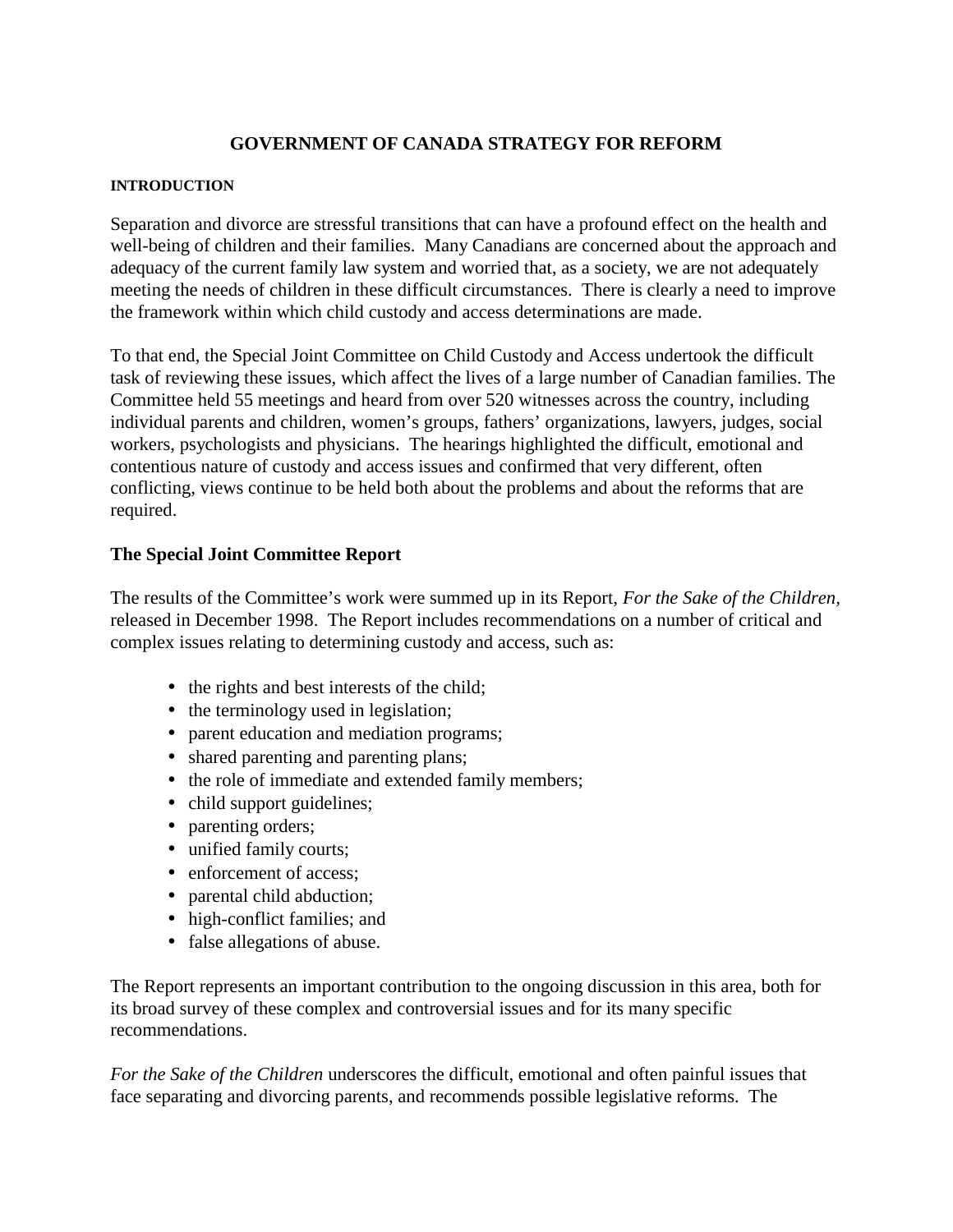Committee also recognizes that many of the difficulties people face are not in fact the result of inadequate laws, and cannot be solved simply by changing the law. Legislative provisions alone cannot ensure that parents will be cooperative and reasonable; education and social services play an essential role as well. Some parents and children also require support to help them cope with the intense emotions associated with family breakdown and to make decisions that will minimize the problems.

Moreover, even where changes to the law are called for, family law in Canada, as the Committee notes, is an area of shared constitutional jurisdiction. Both the Government of Canada and the provinces and territories have authority to legislate respecting child custody and access, and effective initiatives will require federal-provincial-territorial coordination.

There are no simple solutions to these problems. Nonetheless, the concerns raised by the Committee present an important challenge that needs to be met.

# **The Government of Canada's Response: An Overview**

The Government of Canada is committed to responding to the issues identified by the Committee Report. The Special Joint Committee Report's key themes, concerns and recommendations provide a foundation for developing a strategy for reforming the policy and legislative framework that deals with the impact of divorce on Canadian children.

This Strategy for Reform is rooted in a number of framework principles.

# *Principle 1: The child's perspective*

A key theme of the Government of Canada's response is the desire to promote child-centered reforms that focus on minimizing the negative impacts of divorce on children. The Special Joint Committee is to be strongly commended for bringing the perspective of children to the forefront.

## *Principle 2: Governments must work together*

The Government of Canada fully endorses the Committee's emphasis on promoting coordinated multi-jurisdictional efforts while respecting the constitutional division of powers and responsibilities. While *For the Sake of the Children* makes recommendations that are directed to all levels of government as well as to professionals in relevant fields, this response focuses on what can be accomplished within the mandate and priorities of the Government of Canada. At the same time, we remain committed to working closely with the provinces and territories to pursue the type of coordinated multi-jurisdictional efforts that the Committee recommends.

Since 1984, the Federal-Provincial-Territorial (FPT) Family Law Committee has provided a forum to assist in the development of coordinated, multi-level family law policies and initiatives. Recently, the FPT Task Force on Implementation of the Child Support Reform was created to implement a comprehensive reform package including Federal Child Support Guidelines. By working closely with the provinces and territories through the FPT committees, the Government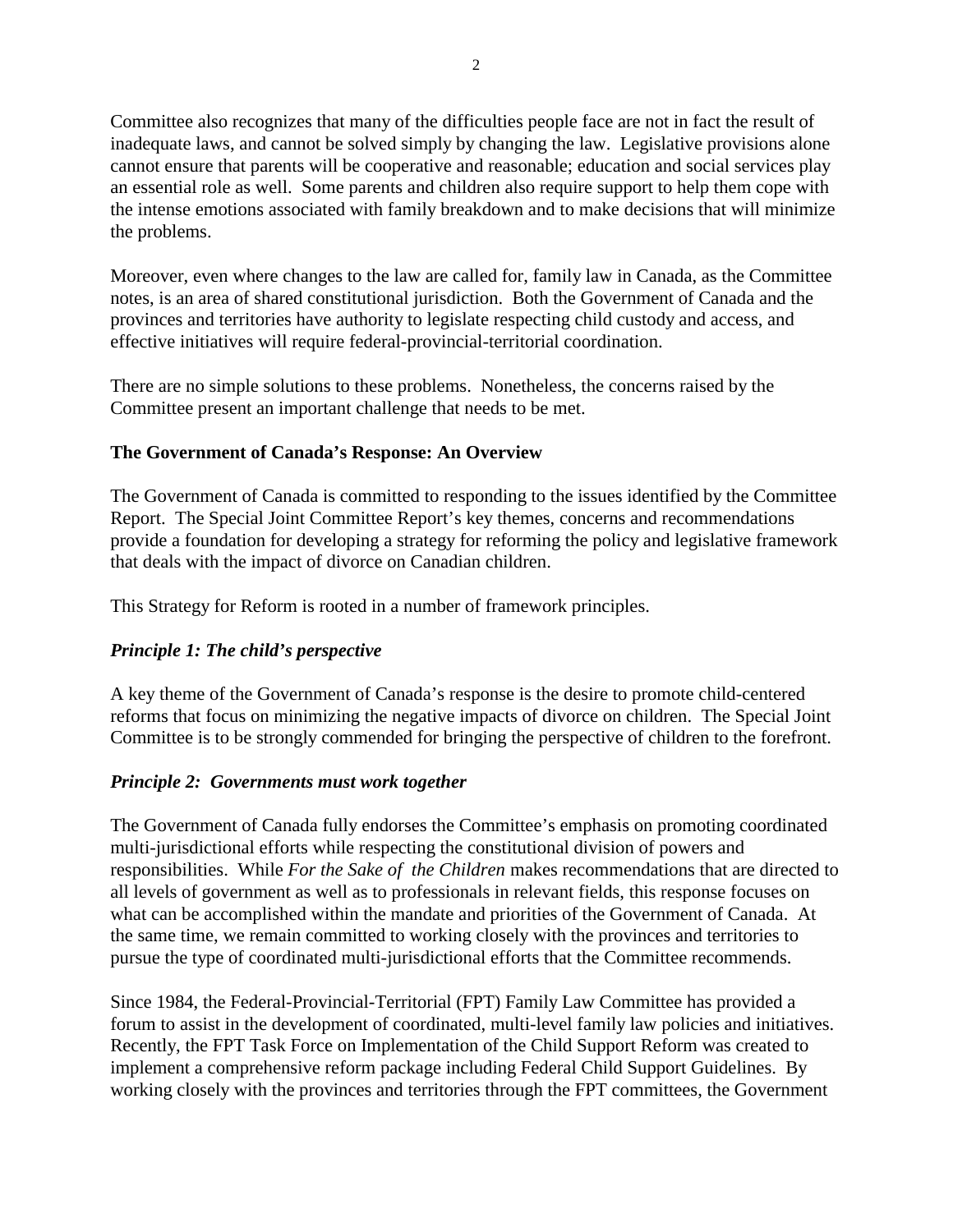of Canada was able to develop a child support initiative that included not just legislative amendments but also coordinated projects that provide public legal information, parent education, mediation and improved enforcement measures throughout the country.

# *Principle 3: A holistic approach*

Similarly, the Government of Canada is committed to a holistic approach to family law reforms. We believe it is critical to explore a broad range of measures to support families going through separation and divorce, because statutory amendments alone cannot address many of the problems that are, in reality, only partly legal in nature. The Government of Canada fully endorses the Committee's key objective to reduce parental conflict. However, conflict-free, cooperative parenting is not something that can be effectively forced or enforced by *Divorce Act* amendments alone. Improving educational and social service activities to foster healthier interpersonal relationships is an equally important component, and the Government is committed to encouraging these efforts wherever possible.

# *Principle 4: One size does not fit all*

The strategy outlined in this response is based on the principle that while the laws governing divorce and custody and access need to apply uniformly to all parties, the unique characteristics of families and family members mean that couples' separating and divorcing experiences will be very different. Conflict levels of separating parents vary widely, as do individual children's needs. As well, children undergo developmental changes over time, and adjustments may be needed to allow for changing relationships and circumstances. For these reasons, a fundamental aspect of the Government of Canada's reform strategy is to support improvements that will allow for flexibility to meet the best interests of children. It is essential to recognize that no one model of post-separation parenting will be ideal for all children.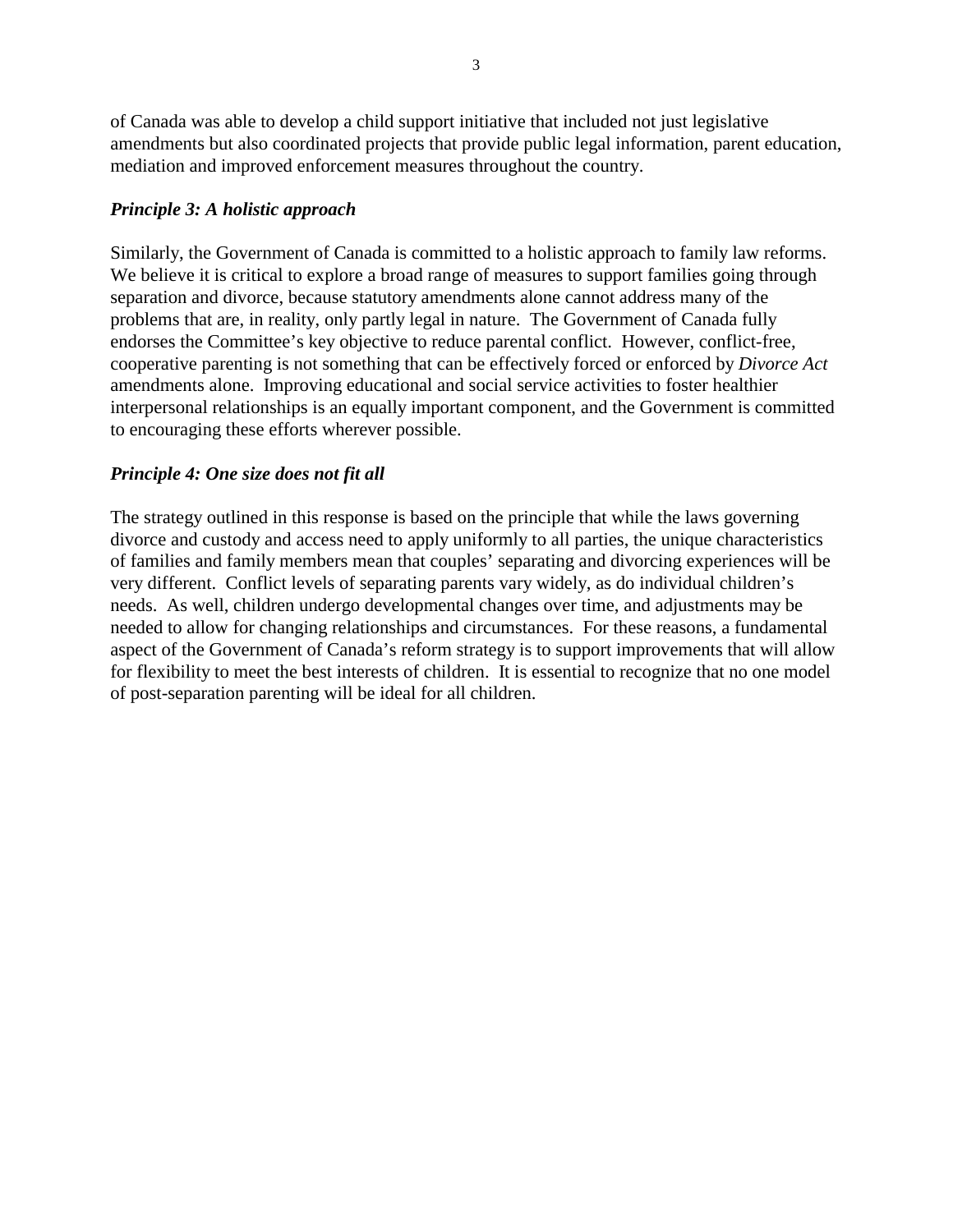# **A STRATEGY FOR REFORM**

In responding to the Second Report of the Special Joint Committee on Child Custody and Access, the Government of Canada has developed a Strategy for Reform to address issues relating to parenting arrangements after divorce. Drawing on the Committee's report and recommendations, it sets out the principal directions to be explored over the next few years. The Government of Canada hopes this Strategy for Reform will promote further public dialogue on these difficult and complex issues in order to refine the approach and define the detailed reforms that will be required.

Six distinct but related elements are proposed in this proposed Strategy for Reform, based on the framework principles that were identified earlier.

#### *Element 1: Focussing on the child*

Identify the legal rules, principles and processes that will better structure the decision-making process in a child-focused way and shift the current focus of the family law system from parental rights to parental responsibility.

#### *Element 2: Maintaining meaningful relationships*

Formulate policy that will recognize that children and youths benefit from the opportunity to develop and maintain meaningful relationships with both mothers and fathers, as well as grandparents and other extended family members, but will also recognize that no one model of post-separation parenting will be ideal for all children.

#### *Element 3: Managing conflict*

Include reforms to identify the different levels of conflict that separating parents experience, and develop specific responses designed with these levels in mind. This reform will include formulating specialized policies to deal with high-conflict disputes and violent situations.

#### *Element 4: Financial responsibility*

Recognize that parents who separate do not deal with issues concerning their children in isolation and that the impact of child support is an important element of the framework within which custody and access determinations are made.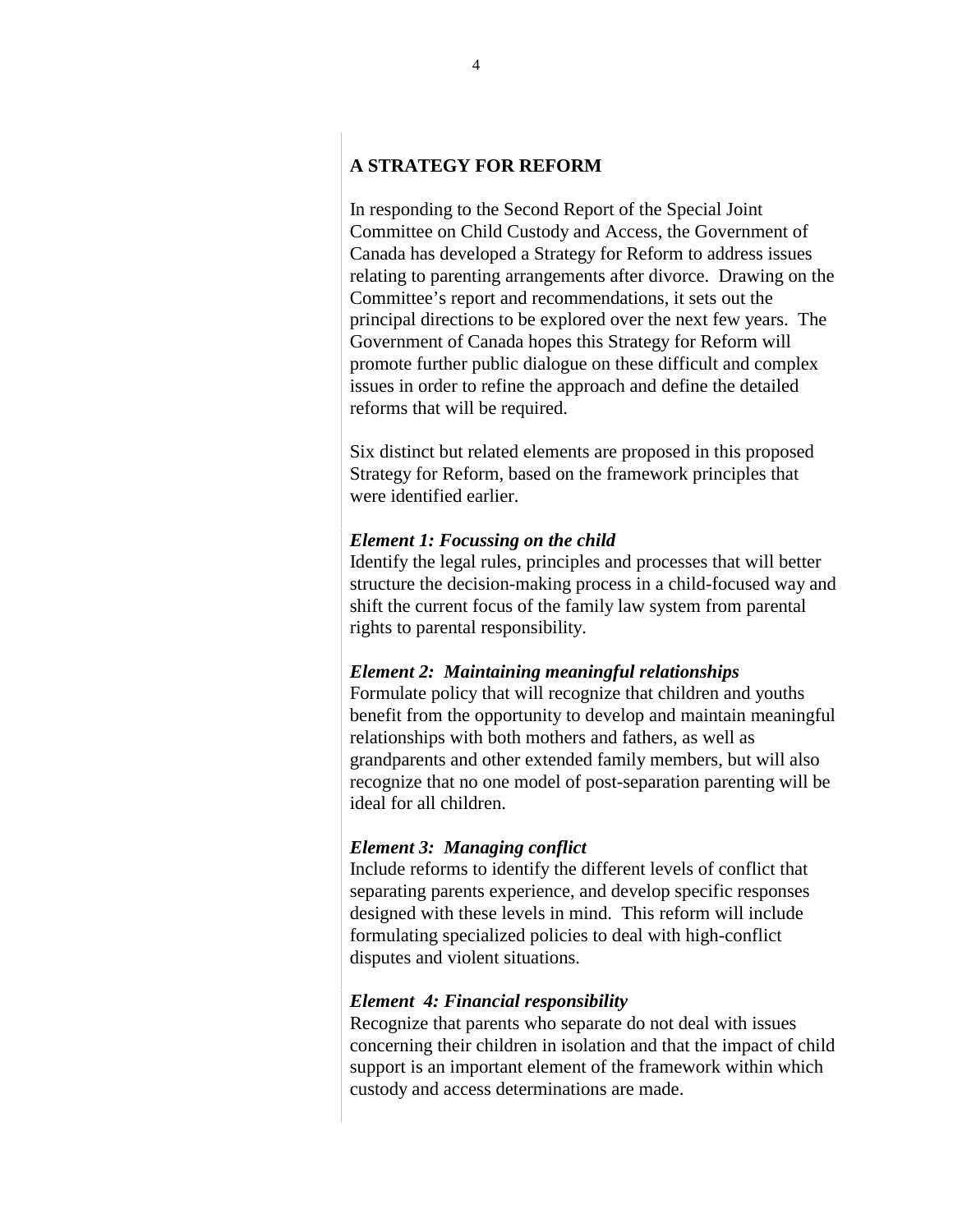## *Element 5: Collaboration and partnerships*

Promote collaborative efforts to support families involved in separation and divorce, including the contributions of a wide variety of disciplines and sectors, but recognize the need to respect jurisdictional responsibilities.

# *Element 6: Building a better understanding* Identify areas that require further research.

## **Implementing the Strategy for Reform**

The process to implement this Strategy for Reform will involve working closely with the provinces and territories to integrate the review and consultation process with the Government of Canada's review of the Federal Child Support Guidelines. The Department of Justice is required to provide Parliament with the results of a comprehensive review of the provisions and operations of the Guidelines and the determination of child support by May 1, 2002. This Strategy for Reform will integrate the development of reforms to custody and access issues into that process. Further study and research will be carried out jointly with the provinces leading to public consultations on specific reform proposals in 2001. In this way, the report to Parliament on the Guidelines can include the necessary reforms regarding both custody and access and child support.

## **Element 1: Focussing on the Child**

This element responds to the major concern identified by the Committee that the current family law system creates an environment that leaves children vulnerable to being pawns in their parents' power struggles.

There is a need to explore changes that can be made to the legal rules, principles and processes to better structure the decisionmaking process in a child-focused way and shift the current focus of the family law system from parental rights to parental responsibility.

The Government of Canada's focus, as a primary principle, will be that the individual needs, best interests and well-being of children and youths are paramount. This will involve: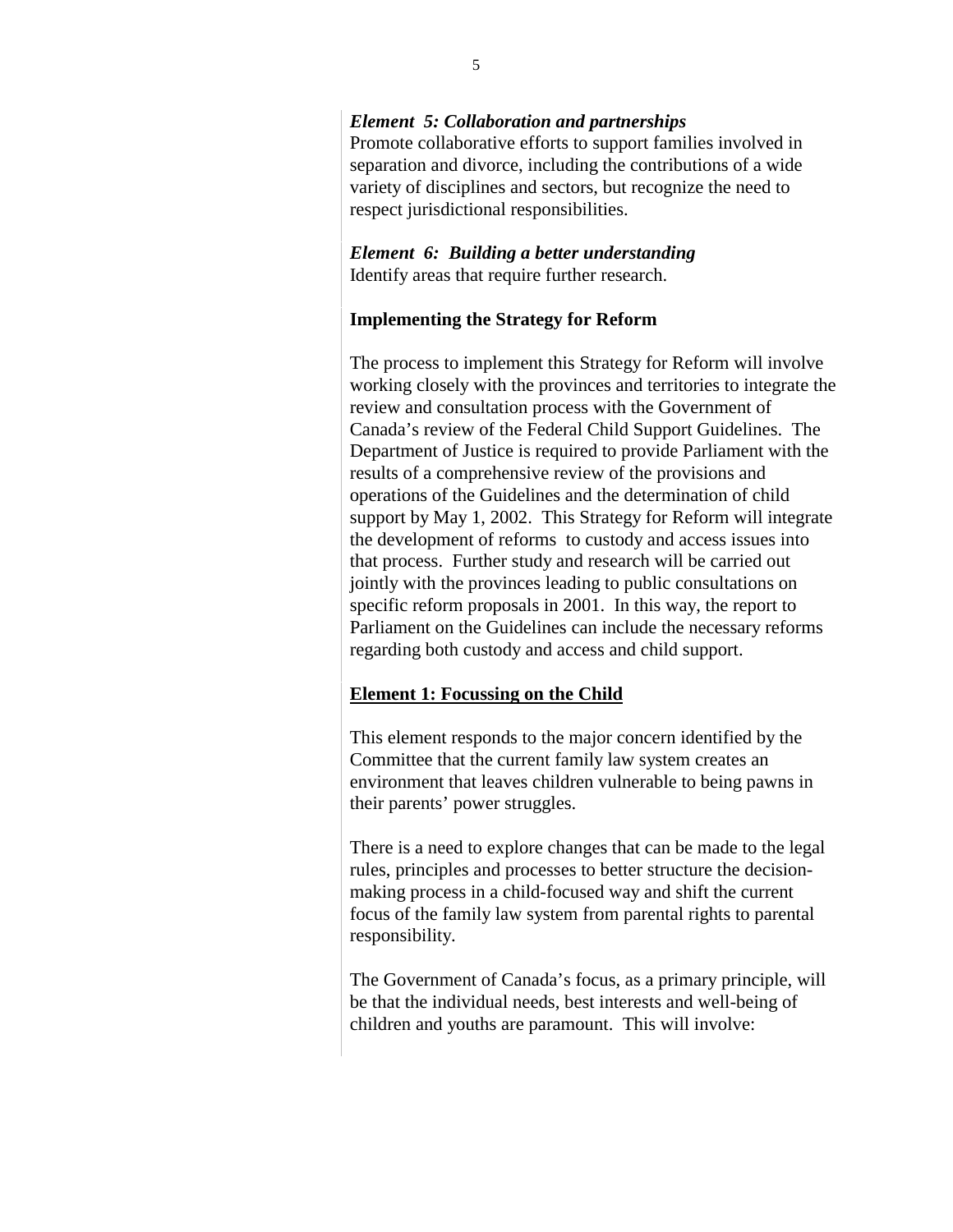- insisting that when there is potential conflict, the interests of the parents should be secondary to those of their children;
- acknowledging that parental arrangements should be organized to meet the needs of children; and
- retaining the best interest of the child principle as the basis for the Government's child-centred strategy.

## **Best Interests of the Child**

The "best interests of the child" principle is already the cornerstone of the current *Divorce Act*, which provides in subsections 16(8) and 17(5) that in making or varying a custody order, a court shall take into consideration only the best interests of the child as determined by reference to the conditions, means, needs and other circumstances of the child.

In retaining this principle as the basis for a child-centred strategy, the Government of Canada recognizes that clear and accepted principles can help guide both parents and judges to determine best interests and also provide a general framework within which parenting arrangements can be developed. The Government of Canada therefore agrees with the Committee's recommendation that the *Divorce Act* should include a list of criteria to assist in determining the best interests of the child. It will be equally important to ensure that decision making remains tailored to each particular child and situation. Both parents and judges should be directed to assess the general principles contained in the identified legislative criteria on the basis of their relevance to the circumstances of the individual case and the particular child.

The Government of Canada proposes to consult with experts and study further the Committee's recommended list of 14 criteria. We also intend to look at other possible criteria to include in the list and examine whether some specific legislative guiding principles would also be useful to clarify the best interests of the child, such as the following:

• The best interests of the child are served by parenting arrangements that best foster the child's emotional growth, health, stability, and physical care, taking into account the age and the stage of development of the child.

#### **Recommendation 15**

This Committee recommends that the *Divorce Act* be amended to provide that shared parenting determinations under sections 16 and 17 be made on the basis of the "best interests of the child".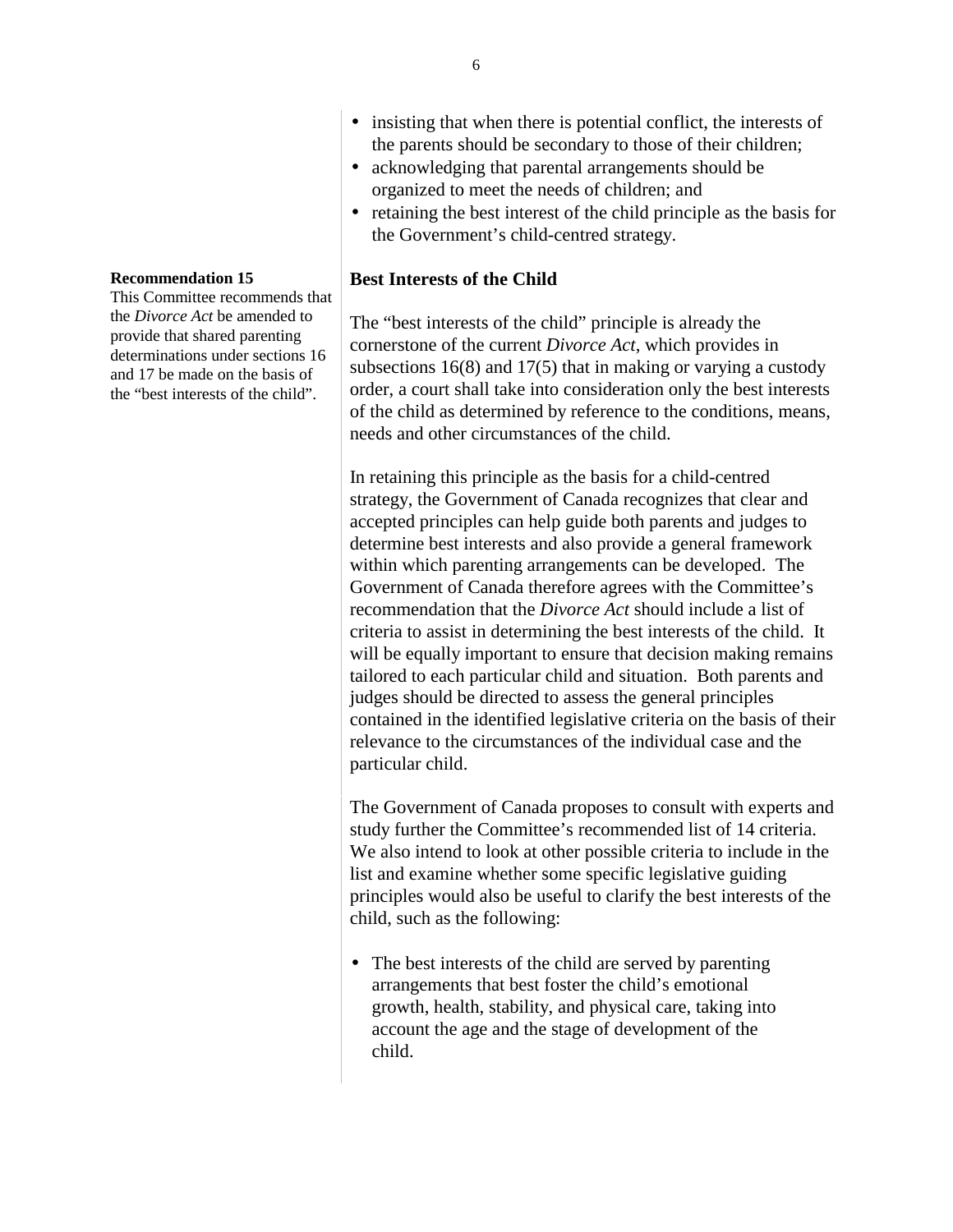- Children and youths must be protected from violence, threats of violence and continued exposure to conflict.
- Children and youths benefit from the opportunity to develop and maintain meaningful relationships with both mothers and fathers.
- Children and youths benefit from the opportunity to develop and maintain meaningful relationships with extended family members and others.
- Children and youths benefit from consistency and continuity of caregiving.
- Cooperative parenting can promote healthy child adjustment, but is not practical or appropriate in some cases.

## **Parental Responsibilities**

As noted in *For the Sake of the Children,* one of the key problems associated with the current legislative framework is its focus on custody orders. This has been criticized for emphasizing parental rights and promoting court deliberation as to who is the "better" parent. To respond to this problem, an important aspect of the federal Strategy will be to explore means to shift the current focus of the family law system from parental rights to parental responsibilities.

The Government of Canada will explore legislative reform options that will reinforce the fundamental importance of the parent-child relationship and emphasize the fact that both parents maintain their parental status and continue to have duties and responsibilities for their children, post-divorce.

However, while both parents would have equal statutory responsibilities to continue to guide, nurture and financially support each of their children, in keeping with the child-focused approach, we do not propose that there be any built-in presumptions about how these responsibilities should be practically exercised in any given household. The specific parenting arrangements should ideally be developed by the parents, and these arrangements should include reviews and renegotiation provisions to account for the changing needs of the child over time.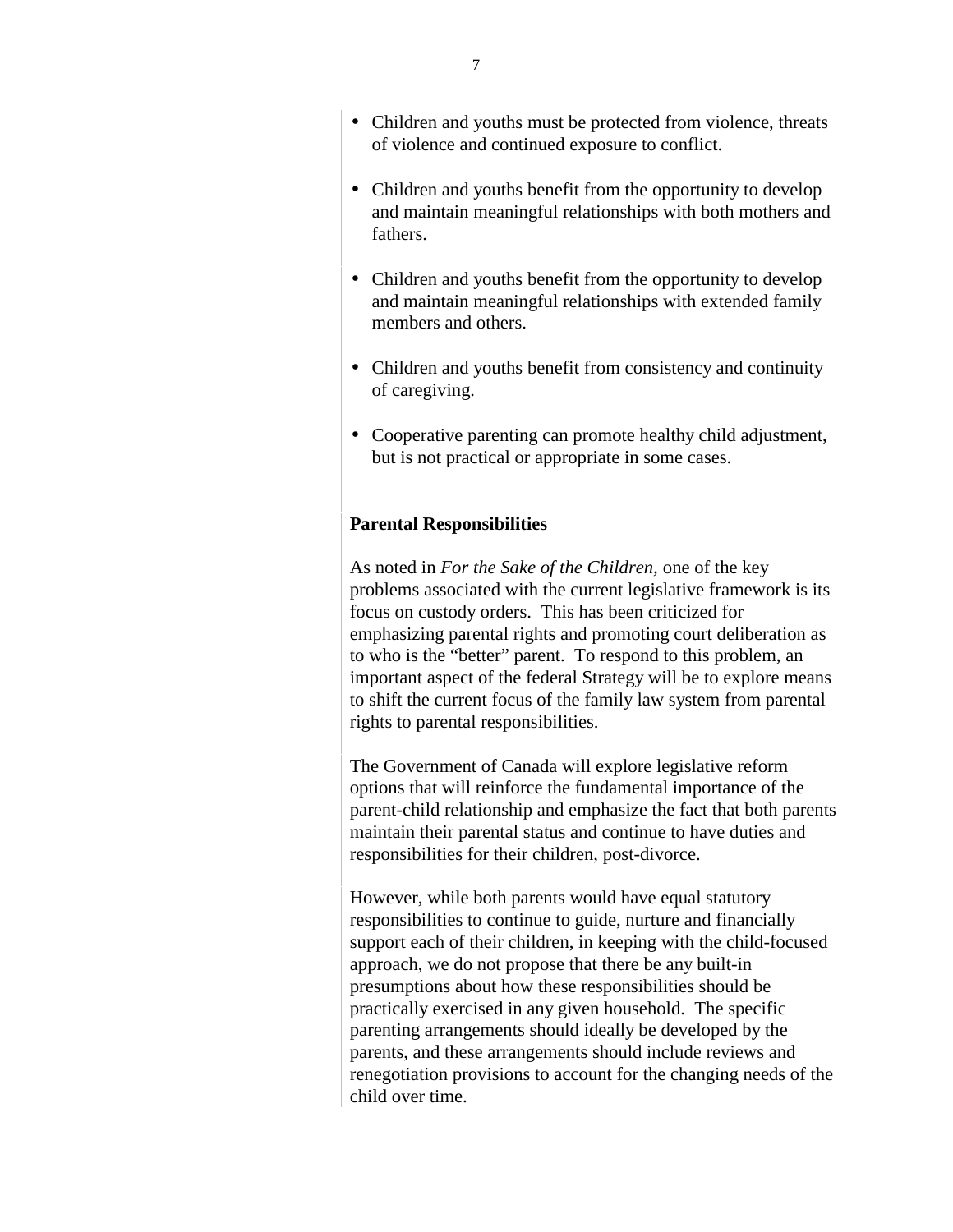#### **Recommendation 11**

This Committee recommends that divorcing parents be encouraged to develop, on their own or with the help of a trained mediator or through some form of alternative dispute resolution, a parenting plan setting out details about each parent's responsibilities for residence, care, decision making and financial security for the children, together with the dispute resolution process to be used by the parties. Parenting plans must also require the sharing between parents of health, educational and other information related to the child's development and social activities. All parenting orders should be in the form of parenting plans.

#### **Recommendation 13**

This Committee recommends that the Minister of Justice seek to amend the *Divorce Act* to require that parties applying to a court for a parenting order must file a proposed parenting plan with the court.

#### **Recommendation 3**

This Committee recommends that it is in the best interests of children that

- they have the opportunity to be heard when parenting decisions affecting them are being made;
- those whose parents divorce

## **Parenting Plans**

The Government of Canada supports the Committee's recommendation that divorcing parents be encouraged to develop a parenting plan that would set out details about each parent's responsibilities for residence, care, decision making and financial security for the children, together with a disputeresolution process to be used by the parents.

Parenting plans fit in well with an emphasis on parental responsibilities. They provide a child-centred tool that moves the discussions away from the archaic concept of **"**ownership" of the child to the concrete task of working out the child's residential schedule and activities and the guidelines concerning decision making. Some proponents of a parenting plan approach support it on the assumption that parenting plans presuppose equal time-sharing and the maximum involvement of both parents. Our view is that a parenting plan must be flexible enough to provide for a wide variety of parenting arrangements. Parents can share responsibilities equally when it is workable and appropriate to do so. Parental responsibilities might also be divided in some other way between the parents or assigned exclusively to one parent if that best meets the needs of the particular child or particular family situation.

While the Government of Canada supports the idea of encouraging parents to develop a parenting plan, there are issues that need to be studied further to determine how best to incorporate parenting plans into the family law system. In particular, further study is needed on whether, as the Committee recommends, parties should be required to file a proposed parenting plan with the court and courts should be required to make all custody and access orders in the form of parenting plans.

## **Voice of the Child**

*For the Sake of the Children* emphasizes that the Committee felt strongly that children should have the opportunity to be heard when parenting decisions affecting them are being made. It specifically proposes giving children the opportunity to express their views to a skilled professional whose duty it would be to make those views known to the judge or mediator working out a shared-parenting determination. The Committee also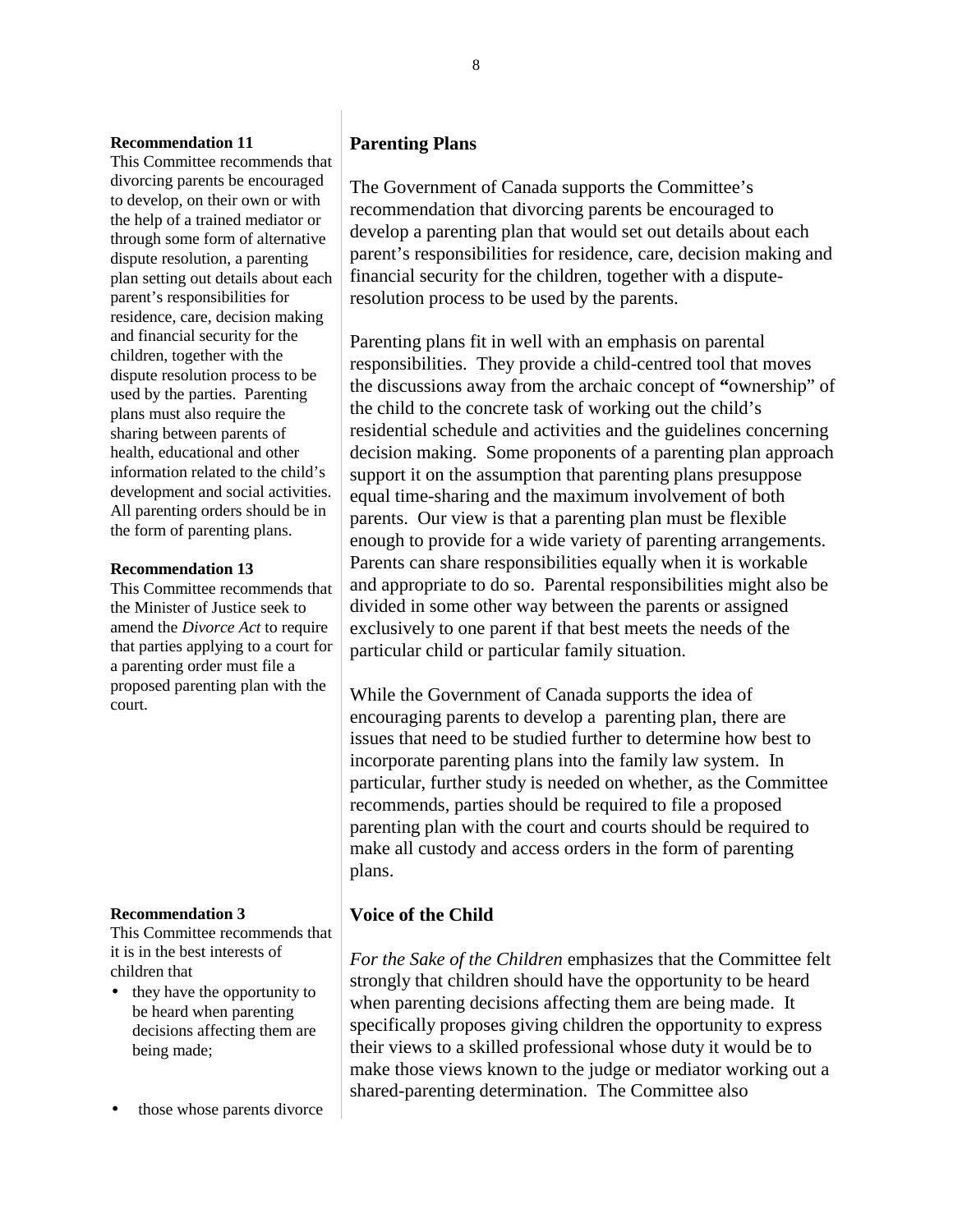have the opportunity to express their views to a skilled professional, whose duty it would be to make those views known to any judge, assessor or mediator making or facilitating a shared parenting determination;

- a court have the authority to appoint an interested third party, such as a member of the child's extended family, to support and represent a child experiencing difficulties during parental separation or divorce;
- the federal government work with the provinces and territories to ensure that the necessary structures, procedures and resources are in place to enable such consultation to take place, whether decisions are being made under the *Divorce Act* or provincial legislation; and
- we recognize that children of divorce have a need and a right to the protection of the courts, arising from their inherent jurisdiction.

recommends that, when necessary to protect a child's best interests, judges should have the power to appoint state-funded legal counsel for the child.

The Government of Canada agrees with the objective of these recommendations. Implementing these types of measures, though, will require close consultation with the provinces and territories and a significant allocation of resources.

We recognize the need to improve the treatment of children in the family law system, and are already working closely with the provinces and territories to determine how it can be done. This work includes the following:

- considering how legislative provisions can improve family law proceedings to provide the appropriate involvement of children;
- examining ways in which children of divorced and separated parents can be given the opportunity to be heard in relevant judicial and administrative proceedings, including ways in which children's views and interests can be presented to the court;
- examining different models for separate legal representation for children in the legal system; and
- considering the scope for the development of independent support and advocacy services for children and young people.

All work in this area is premised on the view that there is a critical distinction between hearing children's views and placing the onus of decision making upon them. Children must not be put in the position of having to choose between their parents.

# **Element 2: Maintaining Meaningful Relationships**

The Government of Canada endorses the view of the Joint Committee that the family law system must discourage the estrangement of parents from their children. A great deal of the literature in this area concludes that children's well-being and development can be detrimentally affected by a long-term or permanent absence of a parent from their lives. Most children want and need contact with both their parents even after those parents divorce.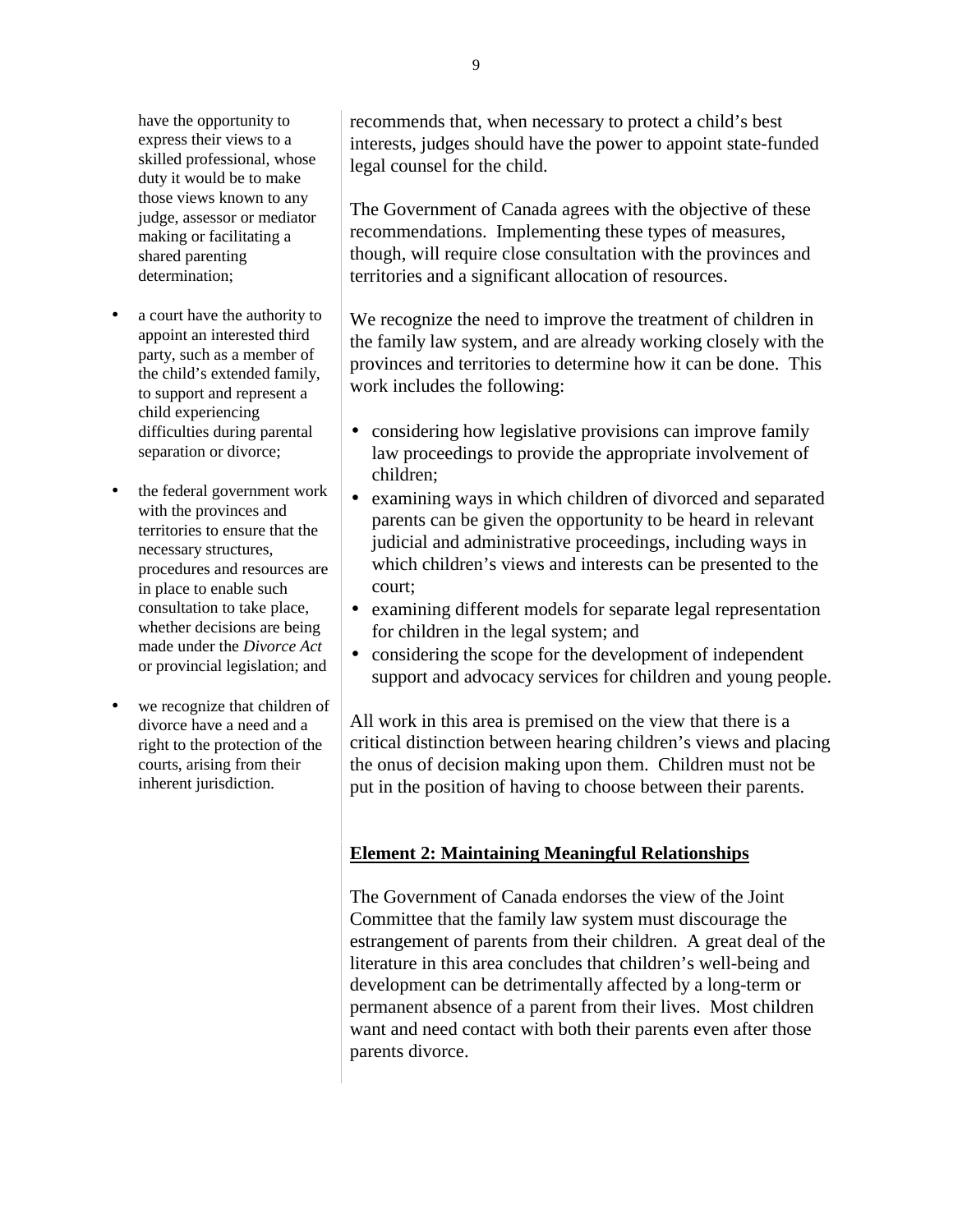## **Continuous Involvement of Both Parents**

To respond to the concerns raised in the Report, the Government of Canada will review the concepts, terminology and language used in family law with a view to identifying the most appropriate way to emphasize the continuing responsibilities of parents to their children and the ongoing parental status of both mothers and fathers post-divorce.

Some jurisdictions have used statutory provisions that refer to parental "authority" or "responsibility" to make it clear that both parents retain their parenting responsibilities after divorce as well as their fundamental parenting status as mother and father. These types of provisions will be examined further to see if and how they address the concerns that have been raised about the non-custodial parent being viewed only as a visitor. The objective would be to develop a *Divorce Act* provision that would reinforce parents' equal statutory responsibilities to continue to guide, nurture and financially support their children but would also ensure that this would not be seen as a presumption forcing parents to follow one specific type of parenting model.

# **No Presumptions**

The Government of Canada endorses the approach of the Special Joint Committee which recognizes that no one model of postseparation parenting will be ideal for all children and rejects the use of legislative presumptions. *For the Sake of the Children* notes that the Committee did hear strong calls for legislative presumptions:

> One of the most frequent recommendations was that the *Divorce Act* be amended to add a legal presumption.... Many women's groups and individual women advocated strongly that the Act should contain a presumption in favour of the primary caregiver of children, as this would best reflect the pattern whereby women perform most of

#### **Recommendation 2**

This Committee recognizes that parents' relationships with their children do not end upon separation or divorce and therefore recommends that the *Divorce Act* be amended to add a Preamble containing the principle that divorced parents and their children are entitled to a close and continuous relationship with one another.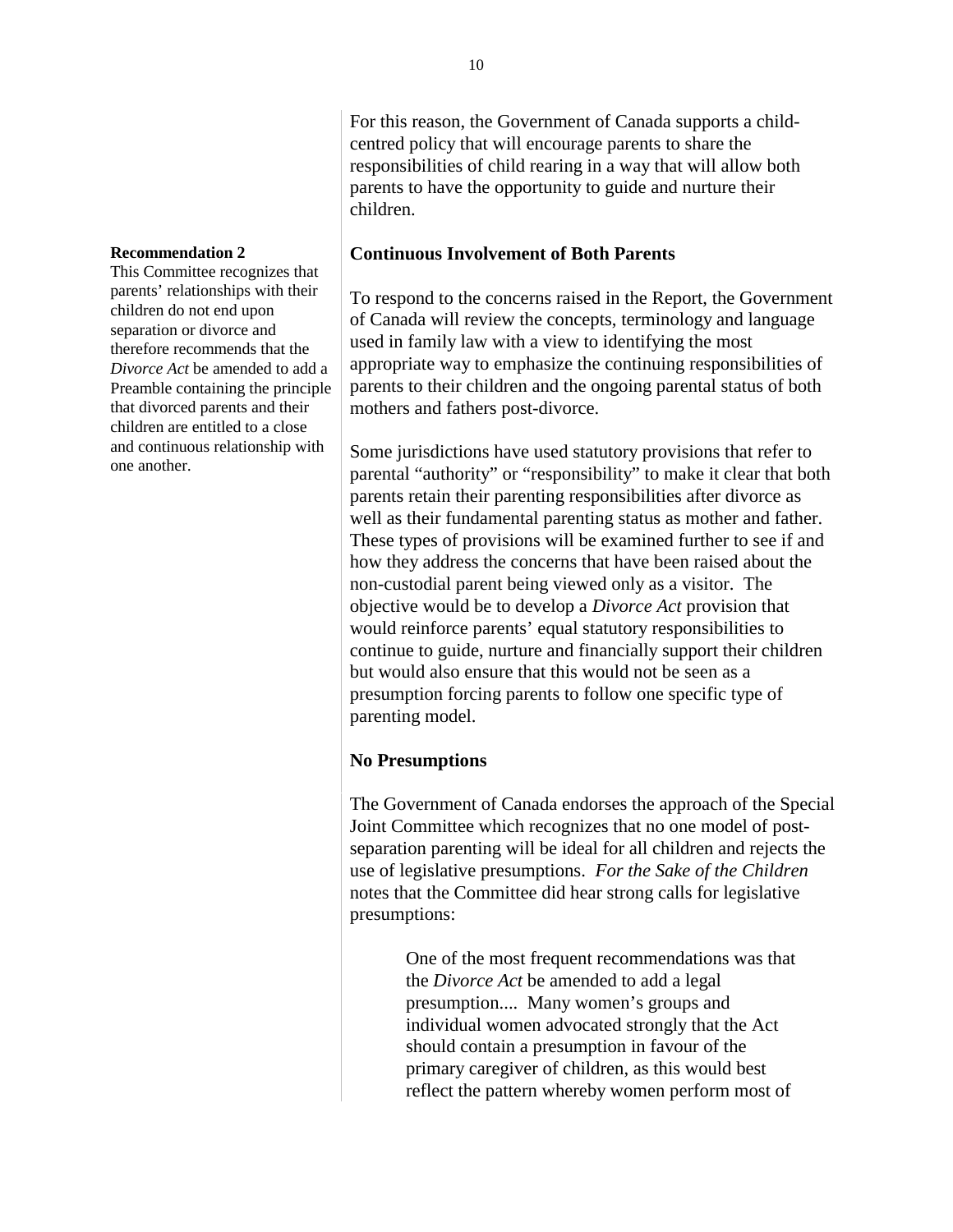the functions associated with caring for children in intact families.... On the other hand, many witnesses, including individual fathers, fathers' groups and shared parenting advocates, recommended strongly that the act be amended to include a presumption in favour of joint physical custody, meaning an arrangement in which children would spend roughly equal amounts of time with each parent and where decision making would also be shared. Its proponents argued that such a presumption would be the best means of levelling the playing field or overcoming any unfair advantage women might have in disputes about parenting arrangements because of gender bias (pp. 41-42).

However, the Committee did not recommend amending the *Divorce Act* to add legal presumptions that favour a particular type of parenting arrangement. Instead, the Report notes:

> Presumptions in favour of joint custody or the primary caregiver have been adopted in a number of U.S. jurisdictions, but in some cases legislatures have subsequently withdrawn them after finding that they were not having the intended desirable effects. Presumptions that any one form of parenting arrangement is going to be in the best interests of all children could obscure the significant differences between families.... Presumptions can also have the negative effect of compelling families who might otherwise have been able to make constructive, amicable arrangements to apply to a court if they want to avoid the application of the presumptive form of parenting arrangements (pp. 42-43).

#### **New Terminology: Shared Parenting**

One issue outlined in *For the Sake of the Children* concerns the language of divorce, notably the "corrosive impact" of the current terminology of custody and access. Committee members remarked that they found the testimony about the impact of these terms particularly compelling.

As a solution, the Committee proposes that the current *Divorce*

#### **Recommendation 5**

This Committee recommends that the terms "custody and access" no longer be used in the *Divorce Act* and instead that the meaning of both terms be incorporated and received in the new term "shared parenting", which shall be taken to include all the meanings, rights, obligations, and commonlaw and statutory interpretations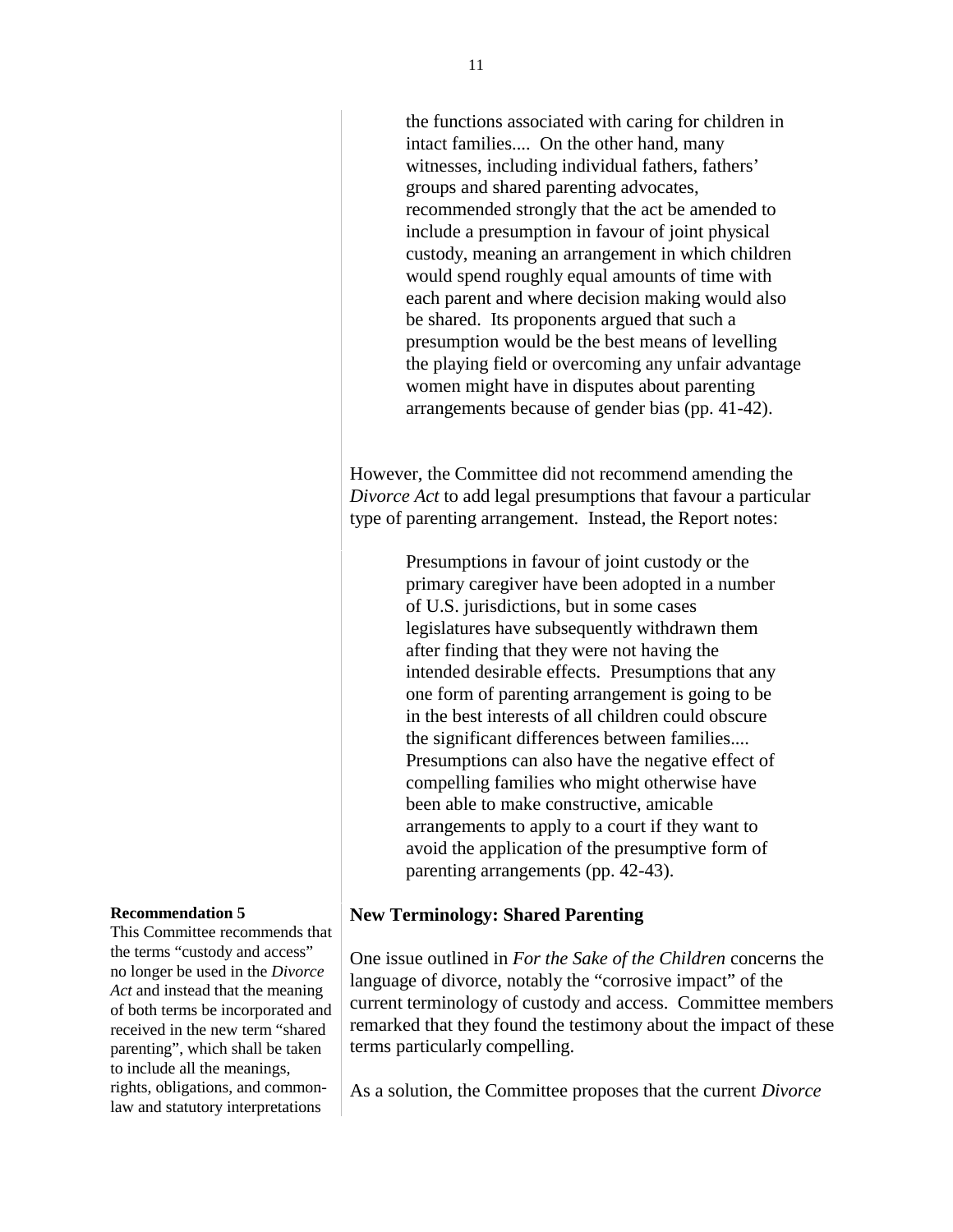embodied previously in the terms "custody and access".

#### **Recommendation 6**

This Committee recommends that the *Divorce Act* be amended to repeal the definition of "custody" and to add a definition of "shared parenting" that reflects the meaning ascribed to that term by this Committee.

*Act* terms "custody" and "access" should be replaced by the phrase – and the concept – "shared parenting." The Report makes it clear that in choosing this term, the Committee

> is not recommending a presumption that equal timesharing, or what is currently referred to as joint physical custody, is in the best interests of children. The Committee recognizes that the details of time and residence arrangements for children will vary with the family involved (p. 27).

This recommendation is important, and further consideration of this proposal will be a high priority for the Government. We share the Committee's concern that the current terms in the *Divorce Act* have the potential to escalate conflict between divorcing parents. In particular, we agree with the Committee's conclusion that there is a need to rectify the unfairness and inequality that has come to be associated with the term "sole custody." In some cases, this term is being interpreted as vesting the custodial parent with exclusive rights over the children and relegating the non-custodial parent to the status of "visitor." This situation needs to be changed.

The Government of Canada accepts the Committee's recommendation that the terms "custody" and "access" should be replaced in order to help all those involved to avoid the misleading and often provocative associations of the current terms. Moreover, the term "shared parenting" has the advantage of placing an emphasis on parental responsibilities rather than on various sets of "rights" that may conflict with one another. Obviously, the nature of these responsibilities would vary according to the situation; as the Committee points out:

> in view of the diversity of families facing divorce in Canada today, it would be presumptuous and detrimental to many to establish a "one size fits all" formula for parenting arrangements after separation or divorce (p. 27).

"Shared parenting," according to the Committee, would "be taken to include all the meanings, rights, obligations, and common-law and statutory interpretations embodied previously in the terms custody and access." The challenge is to identify a term that would meet those requirements yet avoid the problems currently associated with the terms custody and access as well as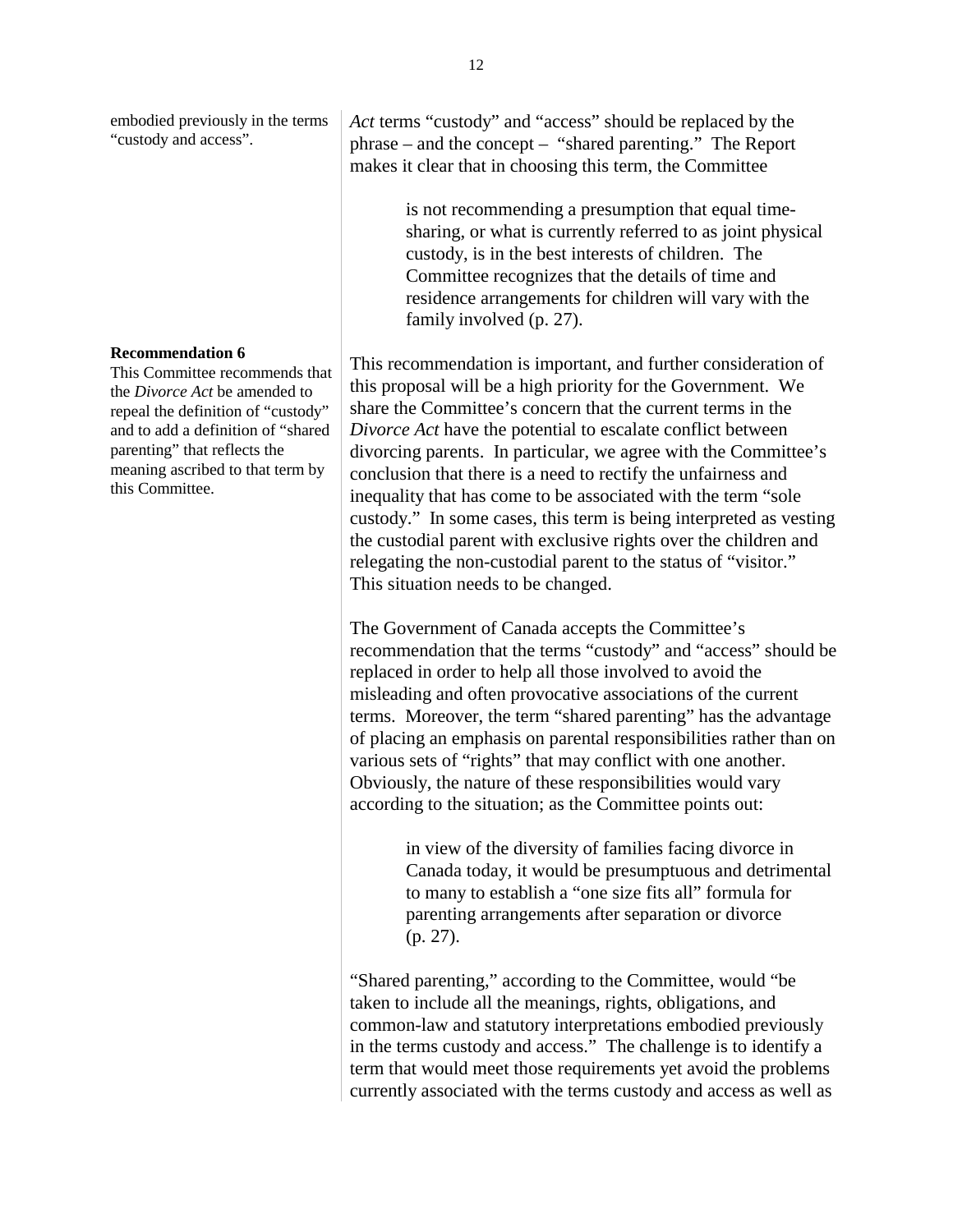possible diverse connotations and understandings of the word "shared." The term would need to be consistent with a childcentred approach and would have to be carefully defined to have a clear and accepted understanding and use by both the courts and the public.

It may be that new child-centred words and phrases will need to be identified to describe a variety of particular parenting responsibilities and arrangements for use in parenting plans and court orders. In any case, the Committee's proposals regarding terminology clearly deserve further, careful consideration.

## **Enforcement**

Responding to concerns about access enforcement is another important element of the Strategy for Reform. It is essential to reinforce the principle that both parents should be involved in their children's lives unless it would not be in the child's best interest to do so. The Government of Canada supports the Committee's view that mechanisms need to be available to resolve access disputes quickly if conflict is to be avoided.

There are differing views about the nature and scope of the problem of access denial and also different philosophies about enforcement . One view stresses punishment – that the response to a failure to comply with the terms of an access order should be strong criminal sanctions. The other view, as expressed by the Committee, is that a range of measures is required to respond to what can often be, in reality, a complex problem. There may be many different, relevant reasons for non-compliance with an access order, and these reasons should be considered, particularly with respect to the use of penalties that may have effects on the children as well.

What is needed is an enforcement system that would enable noncustodial parents to enforce orders where there is unreasonable denial of access, but not impose punitive measures unfairly. Enforcement should include non-court processes that would allow for a proper investigation of the matter and promote constructive ongoing relationships between the child and both parents. Legal remedies for breaches of access must be available, but punitive measures should remain a last resort to respond to deliberate, unreasonable non-compliance cases.

The Government of Canada supports the approach recommended

#### **Recommendation 19**

This Committee recommends that the federal government work with the provinces and territories toward the development of a nation-wide co-ordinated response to failures to respect parenting orders, involving both therapeutic and punitive elements. Measures should include early intervention, parenting education programs, a make-up time policy, counselling for families experiencing parenting disputes, mediation and, for persistent intractable cases, punitive solutions for parents who wrongfully disobey parenting orders.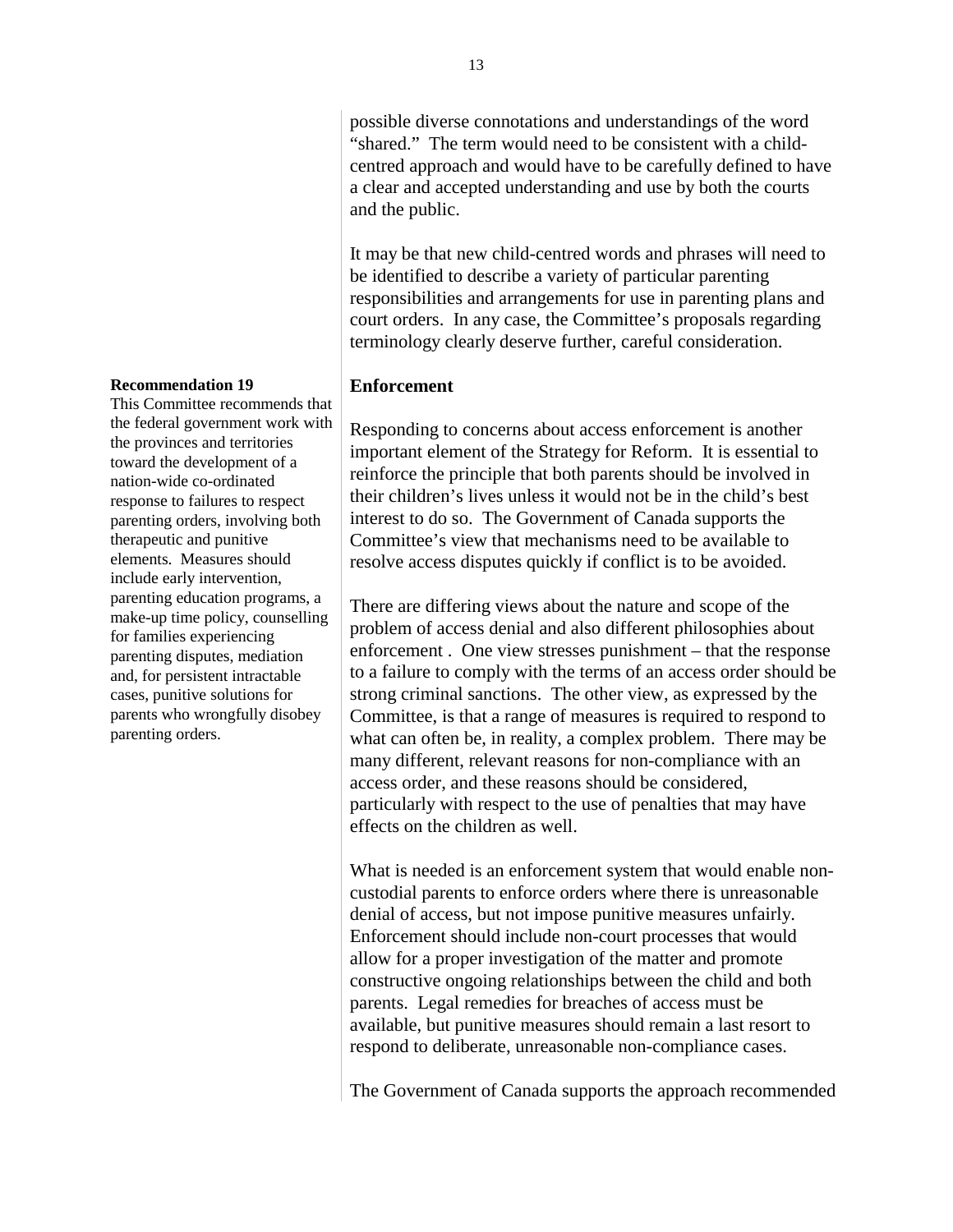by the Special Joint Committee:

In the Committee's opinion, the optimal solution to the problem of access denial would be one arrived at in a coordinated fashion by the Government of Canada and all the provinces/territories working together, so that the solution provides more than a punitive response and is put in place across the country for all kinds of parenting orders (p.55).

As the Committee recommended, the Government of Canada will work with the provinces and territories to develop a nationwide, coordinated response to failures to respect parenting orders, involving a range of both therapeutic and punitive elements that would include:

- early intervention;
- parenting education programs;
- a make-up time policy;
- counselling for families experiencing parenting disputes;
- mediation: and
- for persistently intractable cases, punitive solutions for parents who wrongfully disobey parenting orders.

#### **Parental Child Abduction**

There are potentially both international and domestic aspects to the problem of parental child abduction. In both cases the very serious danger is the total estrangement of the child from one of the parents. There are *Criminal Code* provisions (sections 282 - 286) on parental child abduction, as well as recently amended model parental child abduction charging guidelines to clarify what should be considered criminal behaviour. Civil enforcement measures, which are used either in addition to the criminal measures or in cases where criminal charges are not appropriate, appear to be more problematic. Parents must rely on the provinces' reciprocal enforcement legislation, and the process can be cumbersome, expensive and awkward for parents who do not live in the province to which the abducting parent has fled with the child. The Committee's recommendation that the Attorney General of Canada work to develop a coordinated national response to the problem of child abduction within Canada highlights the important federal coordination role that the Government of Canada can and must play to address this problem.

#### **Recommendation 38**

This Committee recommends that the Attorney General of Canada work to develop a co-ordinated national response to the problem of child abduction within Canada.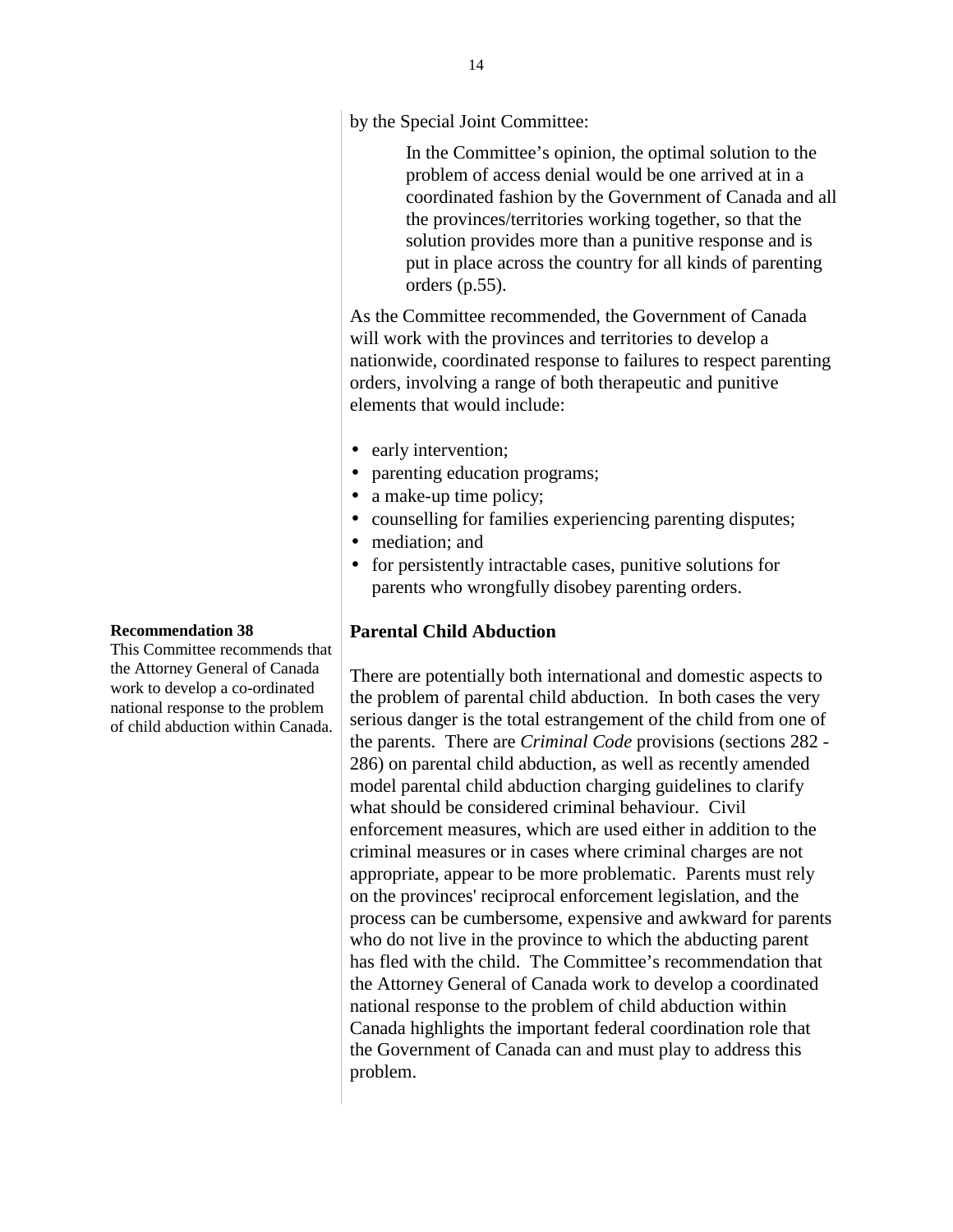#### **Recommendation 41**

This Committee recommends that the federal government implement the recommendations of the Sub-committee on Human Rights and International Development of the House of Commons Standing Committee on Foreign Affairs and International Trade entitled *International Child Abduction: Issues for Reform.*

#### **Recommendation 12**

This Committee recommends that the relationships of grandparents, siblings and other extended family members with children be recognized as significant and that provisions for maintaining and fostering such relationships, where they are in the best interests of those children, be included in parenting plans.

The related problem of international child abduction – when the child is removed from Canada to a foreign jurisdiction – was studied recently by the Subcommittee on Human Rights and International Development of the House of Commons Standing Committee on Foreign Affairs and International Trade. In November 1998, the Government's Response to the Fourth Report of the Standing Committee on Foreign Affairs and International Trade was released. That document provides the Government of Canada's detailed response to international childabduction issues. It includes responses to the Committee's recommendations concerning *the Hague Convention on the Civil Aspects of International Child Abduction*, the RCMP Missing Children's Registry, police intervention, training, extradition, border control, passport control and restrictions on international travel.

#### **Recognizing the Importance of Grandparents**

Children benefit from the opportunity to develop and maintain meaningful relationships with grandparents and other extendedfamily members. The Government of Canada supports the idea of promoting specific family law policies that would recognize this principle. In this respect, further work with the provinces and territories will be undertaken to address the problems raised by grandparents. As the Committee has noted, an important step would be to specifically identify the importance of grandparentgrandchild relationships in lists of statutory criteria to help parents and judges determine the "best interests of the child."

#### **Element 3: Managing Conflict**

This third element of the Strategy reflects the need to focus on minimizing the negative impacts of divorce on children. It responds directly to *For the Sake of the Children*, which states that: "The challenge... for governments is to design a system that can accommodate different types of divorce, without penalizing couples in one category through options meant for another type of divorce" (p.73).

The Government of Canada's objective is to meet this challenge by attempting to identify the different levels of conflict that separating families experience and to develop specific responses designed with these levels in mind. This approach will include formulating specialized policies to deal with high-conflict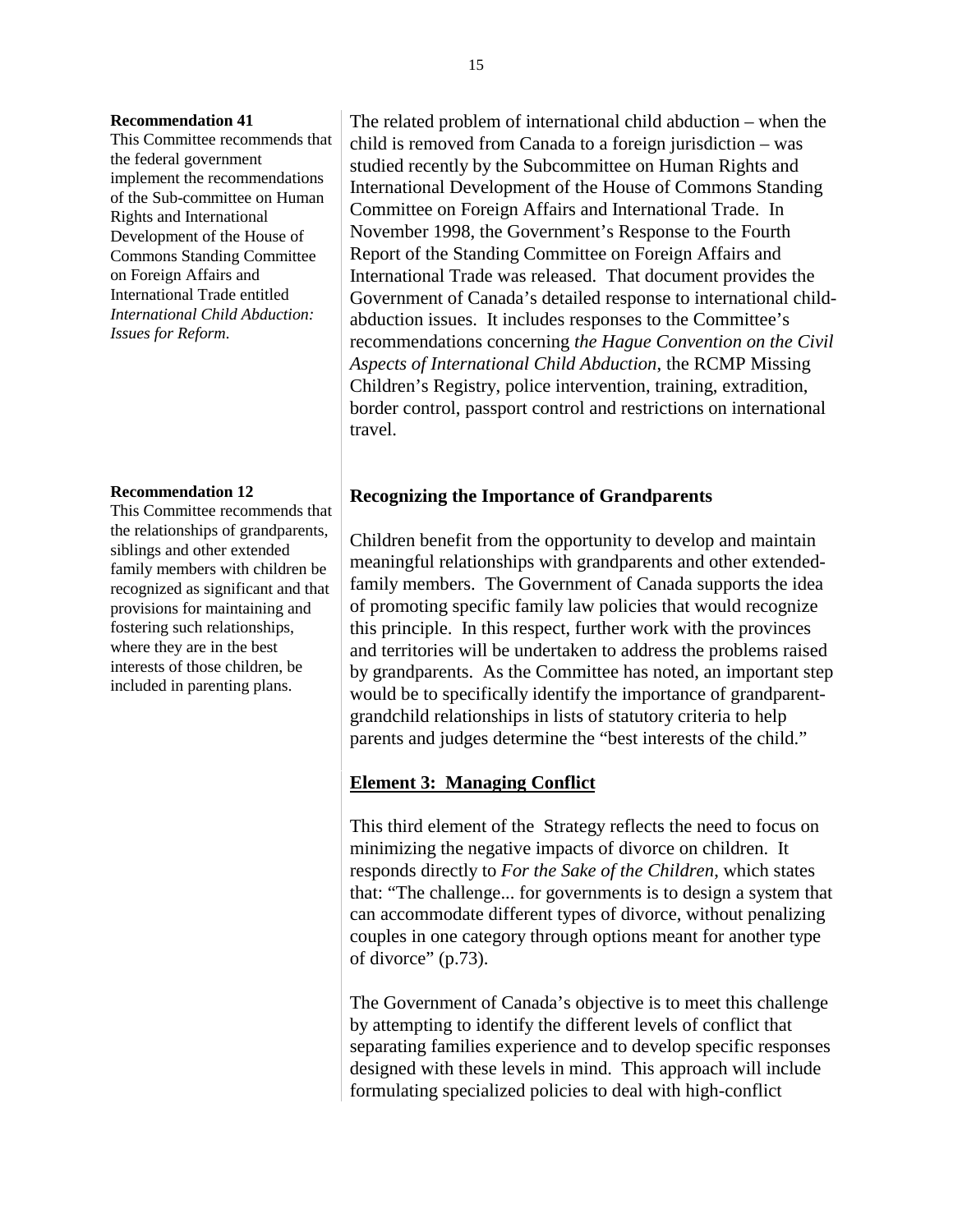disputes, concerns about inadequate parenting, and violent situations.

As a first step, the Government of Canada will review the various aspects of the family law system to identify how it can be modified to better recognize the diverse requirements for dispute resolution. It is important to ensure that the system intervenes only when necessary and does not impose inappropriate solutions.

Identifying options for legislative amendments to the *Divorce Act* will be an important component of this review, but not the only task. There is an equally important need to work closely with the provinces and territories to examine how this approach affects broader service-delivery issues. Developing a spectrum of services to respond to the diverse needs of families is a significant challenge.

# **Cooperative Parental Agreements**

*For the Sake of the Children* emphasizes the need to promote cooperative parental agreements. Child-development experts agree that children are best served by arrangements that are reached by genuinely mutual consent and in a timely fashion. Children also benefit from arrangements that maintain highquality relationships with both their parents.

A central focus of the Strategy for Reform, therefore, is to identify reforms targeted specifically at parents who can work out individualized parenting arrangements for their children without intrusive legal interventions. Legislative provisions can authorize and promote the use of consensual agreements. Education about the advantages of cooperative parenting and information sessions about mediation and other non-adversarial mechanisms can encourage parents to agree to arrangements that maximize the involvement of both parents in the ongoing care of their children.

An equally important task will be to formulate approaches to deal with divorcing families who require more intervention to ensure that children are protected from violence, threats of violence, inadequate parenting or continued exposure to high levels of parental conflict.

**High Conflict**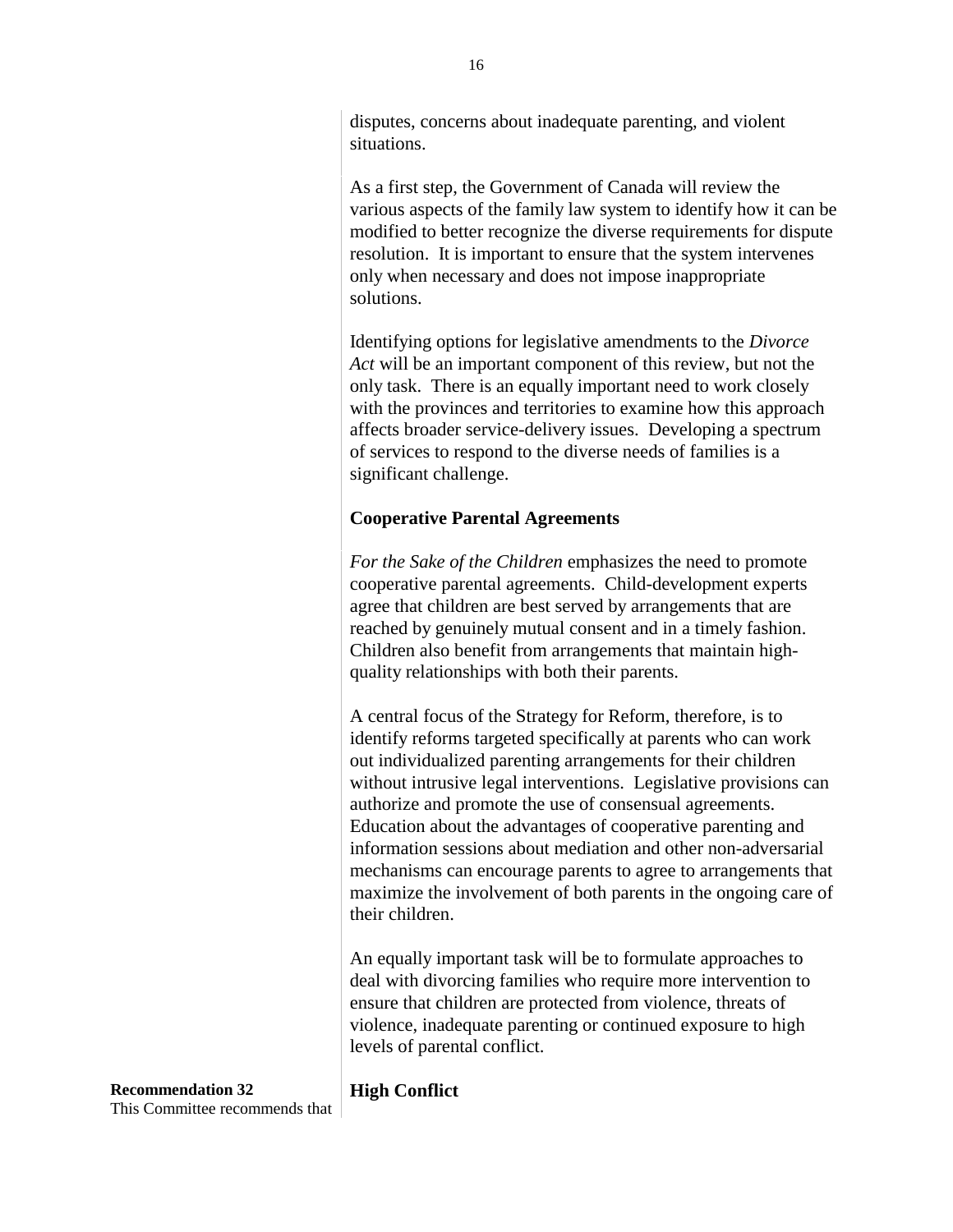federal, provincial and territorial governments work together to encourage the development of effective models for the early identification of high-conflict families seeking divorce. Such families should be streamed into a specialized, expedited process and offered services designed to improve outcomes for their children.

 $\overline{a}$ 

As noted in *For the Sake of the* Children, "the Committee's findings and recommendations reflect the desire to improve the legal system's response to high-conflict divorces, without imposing any harmful restrictions on the cooperative majority" (p.73).

Experts agree that exposure to unresolved, high-conflict situations increases risk factors in children:

> [Some divorcing parents] remain embittered and actively hostile for many years, and this places their children at a considerably higher risk of psychosocial problems. These high-conflict parents and couples are identified with multiple characteristics: high rates of litigation and relitigation, high degrees of anger and distrust, intermittent verbal and/or physical aggression, difficulty focusing on their children's needs as distinct from their own, and chronic difficulty cooperating and communicating about their children after divorce. Their interparental struggle assumes center stage and, as a consequence, children's personal circumstances and developmental needs are often given inadequate attention. $<sup>1</sup>$ </sup>

The Government of Canada believes that in order to provide protection for these children, who are at greater risk, it is important to develop mechanisms to identify high-conflict divorces and treat them in a different stream. Policydevelopment work is already under way and includes the following:

- consulting with appropriate experts from different disciplines to identify appropriate screening tools;
- reviewing the significant professional literature in this area that outlines the different conflict levels;
- summarizing the relevant empirical data and research and identifying the substantial areas of agreement as well as the areas of continuing uncertainty or disagreement;
- reviewing the legal responses adopted by other jurisdictions;

<sup>&</sup>lt;sup>1</sup> Michael E. Lamb, Kathleen J. Sternberg, and Ross A. Thompson, "The Effects of Divorce and Custody arrangements on Children's Behavior, Development, and Adjustment." *Family and Conciliation Courts Review*, Vol. 35, No. 4, October 1997, p. 396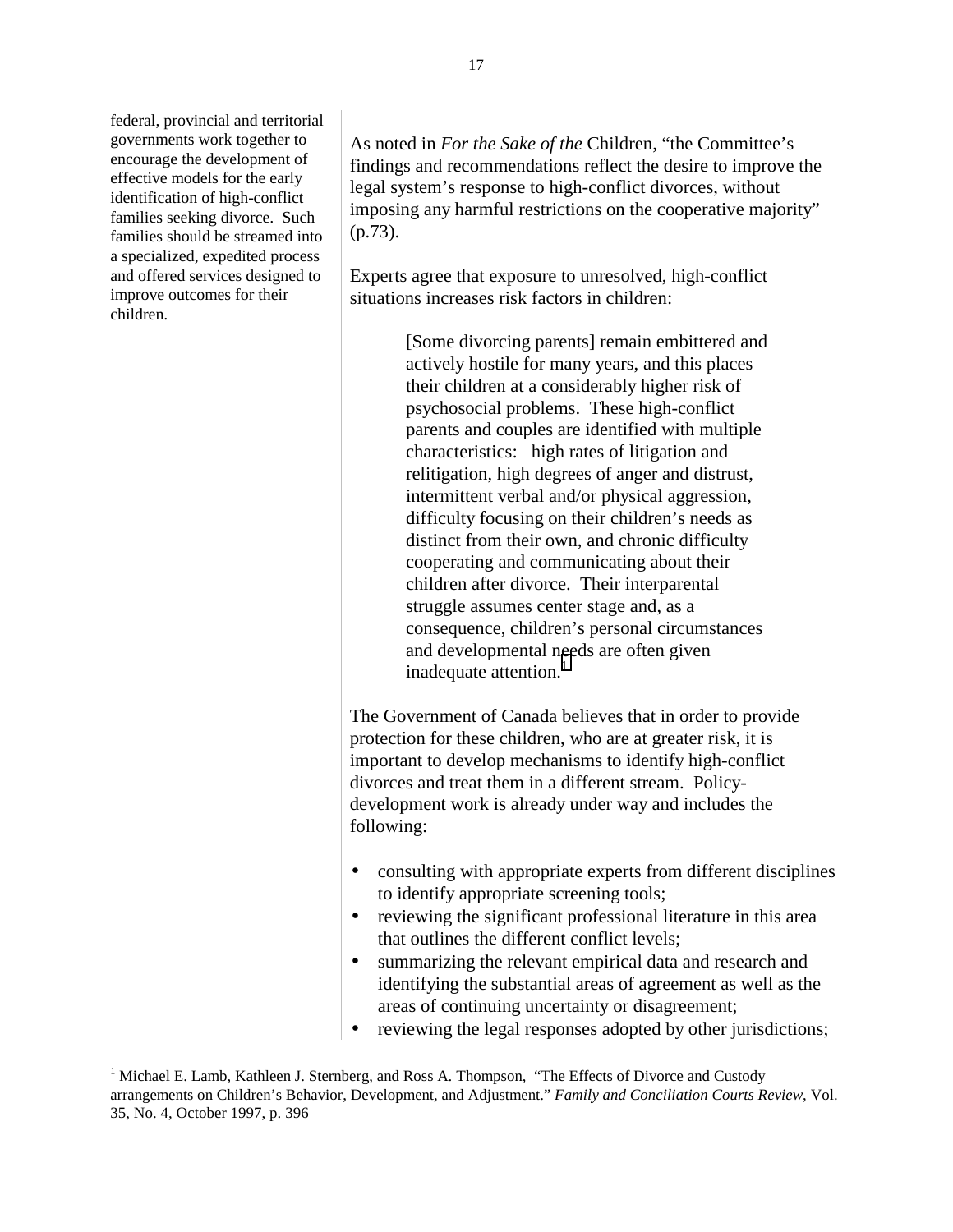and

• identifying further research that would assist in developing specialized principles and criteria to guide appropriate parenting arrangements.

In particular, we propose to conduct further consultations with a view to identifying specific reform proposals concerning the following points:

- High-conflict family relationships can include: long-term, emotional disputes involving high degrees of anger and distrust; chronic disagreements over parenting issues; repeated use of unsubstantiated allegations of poor parenting; or a history of misuse of the legal system.
- Where there are concerns about ongoing high parental conflict, arrangements should allow parents to disengage from their conflict with each other and develop separate parenting relationships with their children.
- As a general principle, where there are long-term, emotional, high-conflict parental disputes, alternatives to co-parenting arrangements requiring cooperation and joint decision making may be in the child's best interests.
- Parenting plans should be required to be very specific and should identify both inclusive and exclusive elements. Court orders for high-conflict cases should contain specific prohibitions that will assist in enforcing the order (e.g. that a parent must not remove a child from the care of the person charged with the responsibility to provide residence; that neither parent should interfere with any of the duties or responsibilities that each person has according to the court order; and that a parent must not hinder or prevent contact that a child is supposed to have under this order).

## **Concerns about Inadequate Parenting**

There also appears to be a need to adapt the current legal framework to include specialized principles and criteria to guide appropriate parenting arrangements for children exposed to inadequate parenting behaviour. Work in this area will include identifying inappropriate or inadequate parenting behaviour that would put children at risk, such as: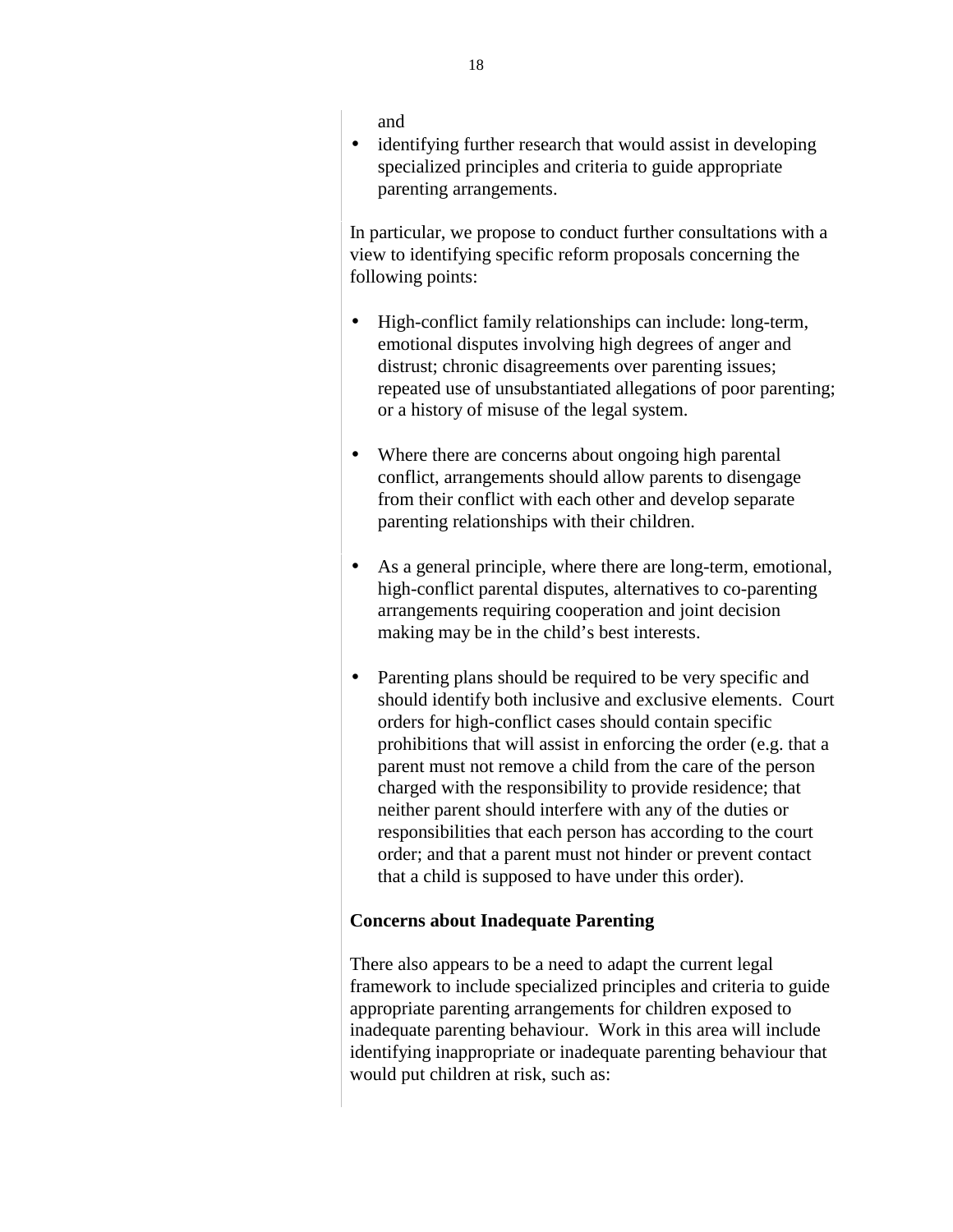- neglect or substantial non-performance of parenting functions;
- emotional impairment or personality disorders that interfere with the performance of parenting functions; and
- impairment resulting from drug, alcohol and other substance abuse that interferes with the performance of parenting functions.

The Government's objective is to ensure that parenting arrangements minimize children's harmful exposure to this kind of behaviour and provide necessary protections for the children. Parent-child contact in these cases should be limited and possibly made conditional on the parent getting the appropriate therapy, counselling or training. It will also be important to specify clearly what is to be done if that assistance is not obtained.

# **Violence**

The Government of Canada strongly believes that it is important to send a message that all aspects of the family law system must take into account incidents of family violence involving the child or a member of the child's family. Ensuring the safety of all parties involved must be the guiding principle.

*For the Sake of the Children* stresses that witnesses at the Committee's public hearings expressed differing views about whether family violence is a gender-based problem and how it should be defined. However, it also notes that there is general agreement on several key factors:

> Children who witness violence between their parents are affected negatively. Where there is violence between the parents, the risk of escalation at the time of separation is high and poses real safety concerns for both parent and child. The presence or risk of violence is unarguably relevant to decisions about parenting arrangements. This is a problem that affects a minority of divorcing couples and unmarried separating couples (p. 78).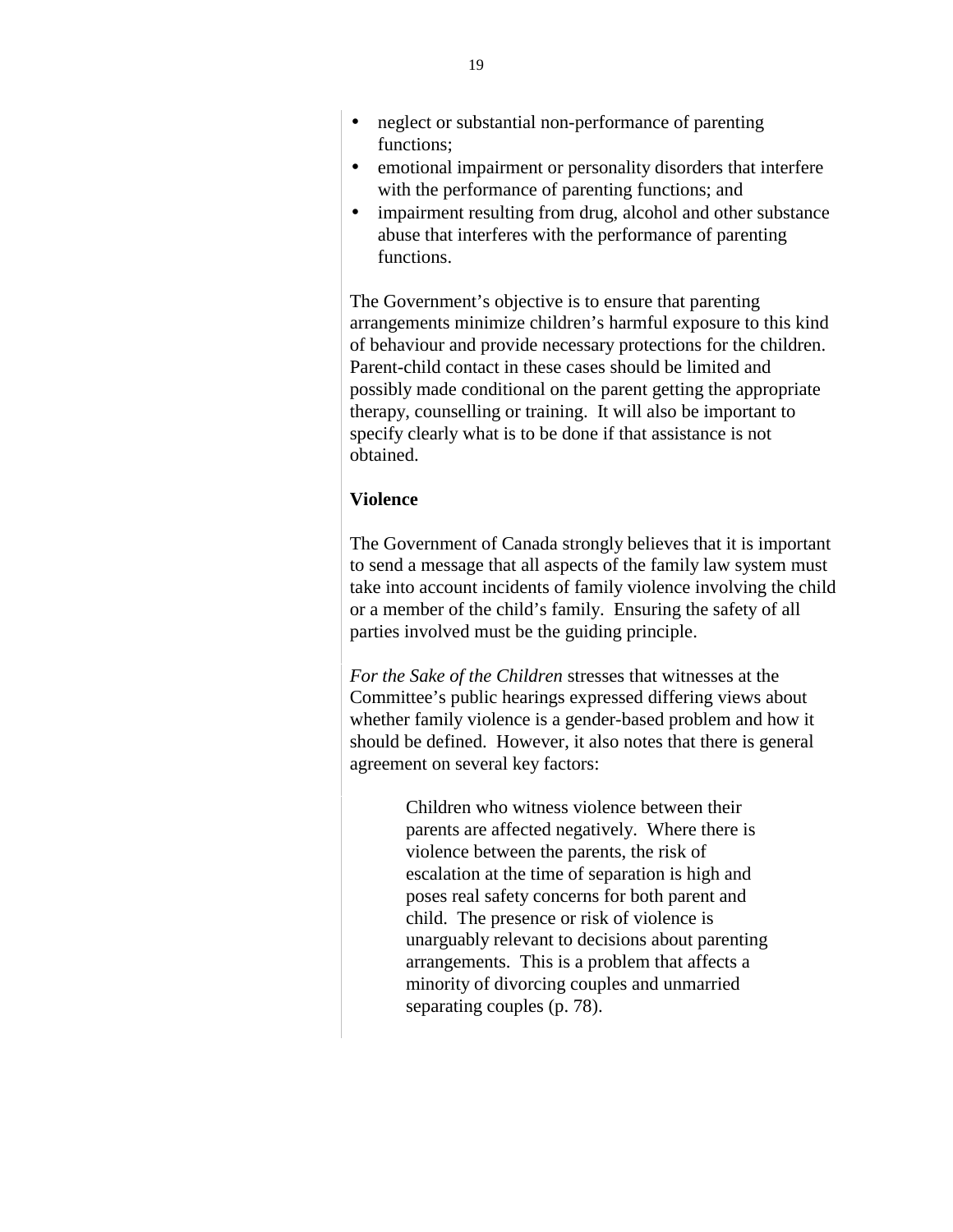Clearly, there is a need to formulate approaches to deal with family violence as a factor in custody and access cases. In order to develop the specific details of this policy, the following work will be undertaken:

- an evaluation of whether legislative provisions would help increase public and professional awareness and assist in the education of judges, lawyers and other individuals involved in the justice system as well as victims, perpetrators and the public;
- further review of the concerns raised at the public hearings about the definition of family violence, the usefulness of police assault statistics, the profiles of abusers and victims, and the validity of the key tools for measuring violence;
- further consideration of the Committee's reference to "proven history" of family violence in its recommendations. The question of the standard of proof remains a difficult one. A requirement for proof of conviction would be a very high standard for family law, especially in spousal abuse cases, where the abusive conduct often occurs in private and where the victims, for a variety of reasons, tend to hide or deny the abuse;
- a review of legislative reforms and policies in other jurisdictions that deal with child custody and access disputes in which spousal violence is involved; and
- an evaluation of recent research on "models" of spousal violence to determine whether specialized principles and criteria could be developed that would better reflect the specific nature and context of the violence.

## **False Allegations**

The Committee rightly insists that the safety and well-being of children must always be the principal consideration. Since physical and sexual abuse of children does occur, unfortunately, it is critical that those with legitimate concerns abut a child's safety should be able to speak up without fear or needless restrictions. For that very reason, though, unwarranted allegations of abuse must be strongly condemned.

#### **Recommendation 43**

This Committee recommends that, to deal with intentional false accusations of abuse or neglect, the federal government assess the adequacy of the *Criminal Code* in dealing with false statements in family law matters and develop policies to promote action on clear cases of mischief, obstruction of justice or perjury.

#### **Recommendation 44**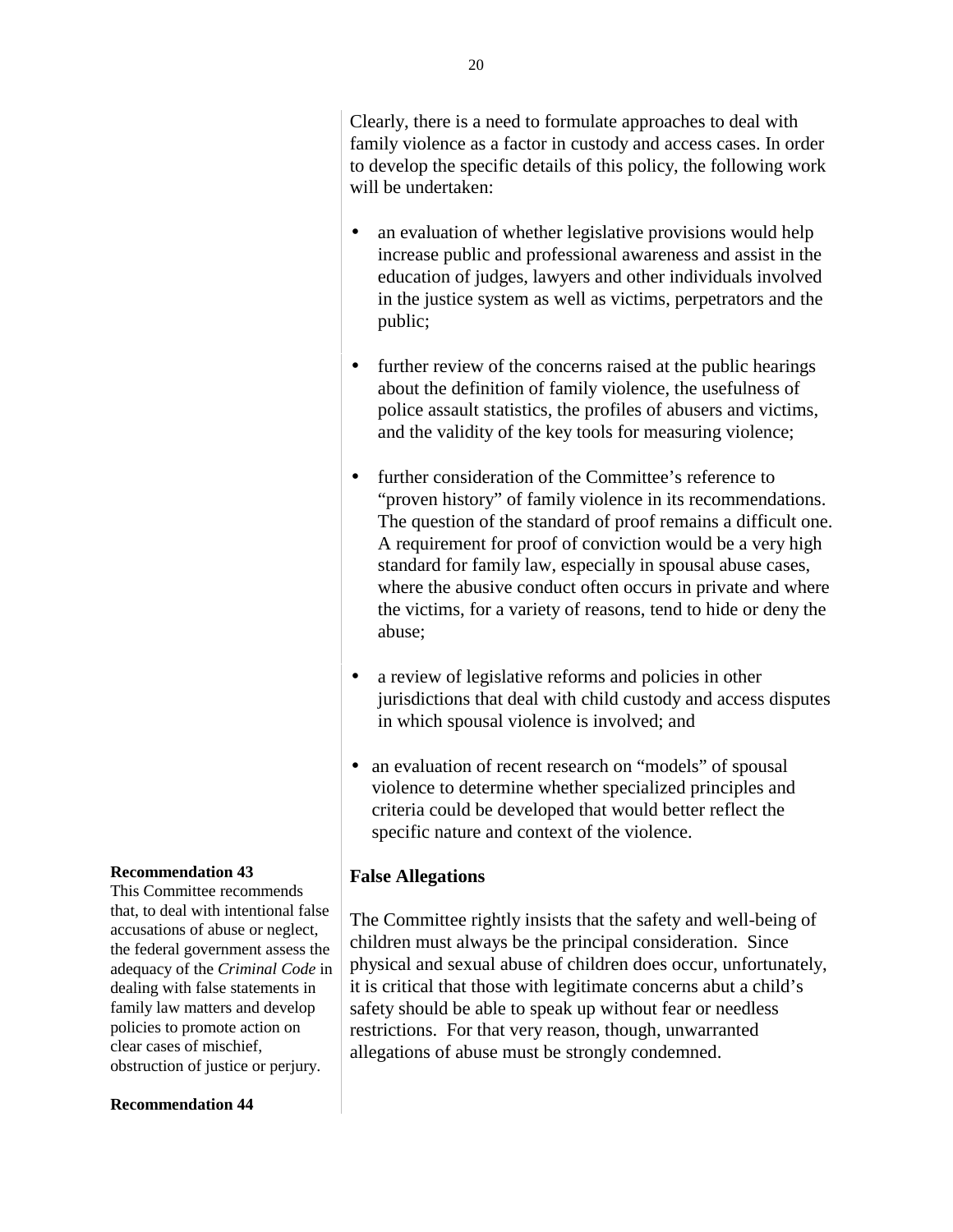This Committee recommends that the federal government work with the provinces and territories to encourage child welfare agencies to track investigations of allegations of abuse made in the context of parenting disputes, in order to provide a statistical basis for a better understanding of this problem.

The Government of Canada supports the Committee's position that such allegations must be discouraged (p. 89). It will be important to identify measures to prevent false allegations that do not restrict or limit the reporting of legitimate concerns about a child's safety.

*For the Sake of the Children* identifies the problem of intentional false allegations as a potentially serious complication associated with high-conflict cases. The Report notes that "individual fathers relating their personal experiences and men's groups from across Canada testified that a tactic used by some parents and their lawyers in an effort to deny parenting time to the nonresidential parent (usually the father) is false allegations of physical or sexual abuse or neglect" (p. 85).

Making a false statement under oath or by affidavit in this or any other matter is perjury, which is already an indictable offence under the *Criminal Code*. Other Code provisions deal with public mischief and obstruction of justice. But that does not mean there is no room for improvement. As the Committee recommends, the Government of Canada will examine these provisions to see whether they are adequate to deal with the problems raised in the Committee's report.

A serious problem, though, is that the actual incidence of false allegations of child abuse in Canada is not known and it is an inherently difficult issue to research. No psychological test or profile can conclusively determine whether an accuser, an accused or a child is telling the truth about an allegation. Children are especially vulnerable and may have problems describing or even understanding incidents of abuse. Even the mental health professionals and social workers involved in a case may come to conflicting opinions and recommendations. As a result, it can be very difficult to prove conclusively either that abuse did or did not occur.

This issue, moreover, is one that crosses jurisdictions and will require the cooperation of numerous agencies and organizations if it is to be addressed properly. We therefore agree with the Committee's recommendation that the Government of Canada work with the provinces and territories to encourage child welfare agencies to track investigations of allegations of abuse in the context of parenting disputes in order to provide a statistical basis for a better understanding of this problem.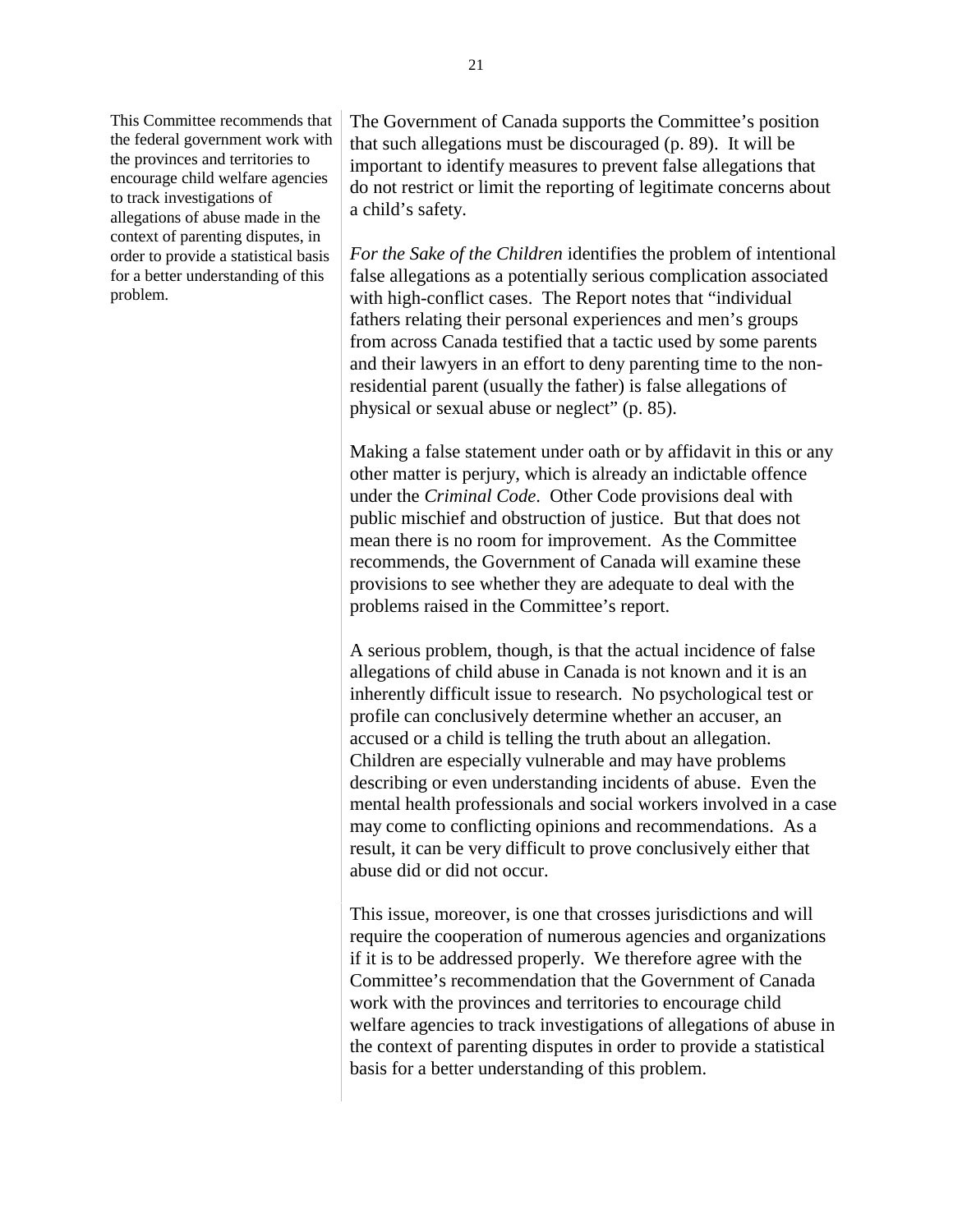**Recommendation 18**

Whereas the federal government is required by statute to review the Federal Child Support Guidelines within five years of their implementation, this Committee recommends that the Minister of Justice undertake as early as possible a comprehensive review of the Guidelines to reflect gender equality and the child's entitlement to financial support from both parents, and to give particular attention to the following additional concerns raised by this Committee:

**18.1** Incorporation into the Child Support Guidelines of the new concepts and language proposed by this Committee;

**18.2** The impact of the current tax treatment of child support on the adequacy of child support as it is awarded under the Guidelines and on parents' ability to meet other financial obligations, such as to children of second or subsequent relationships;

**18.3** The desirability of considering both parents' income, or financial capacity, In addition, the Government will be conducting further research to ensure that the policies developed are adequate and appropriate. This research will include:

- identifying the relevant issues and trends that are documented by Canadian case law;
- examining and assessing the current response to allegations of child abuse by the civil and criminal legal systems, including working with the provinces to review charging policies; and
- evaluating the usefulness of parenting education programs as a tool to reduce unwarranted allegations by fully informing parents about the harm it causes children.

# **Element 4: Financial Responsibility**

The impact of child support is an important element of the framework within which custody and access determinations are made.

When parents separate, they are free to agree on how they will continue to support their children financially. If they cannot agree, both parents will continue to be financially responsible for their children but a court must decide which parent will be primarily responsible for the children and how much the other parent will have to contribute to their expenses. The Federal Child Support Guidelines are designed to ensure that children continue to benefit from the financial means of both parents after they separate. The Guidelines attempt to balance the need for certainty with the need for flexibility to take into account the individual circumstances of each family.

The federal Department of Justice has identified many issues related to the Guidelines through various research projects, including a detailed review of case law. These issues are of three types: technical issues; issues requiring clarification or minor policy changes; and more substantive Guidelines issues requiring important policy changes or requiring an amendment to the *Divorce Act*.

The Committee raises several substantive issues in this area. These include the definition of "child of the marriage" in the *Divorce Act*, the formula and economic assumptions that underlie the Guidelines and the section on shared custody, and issues relating to access costs. Addressing these issues will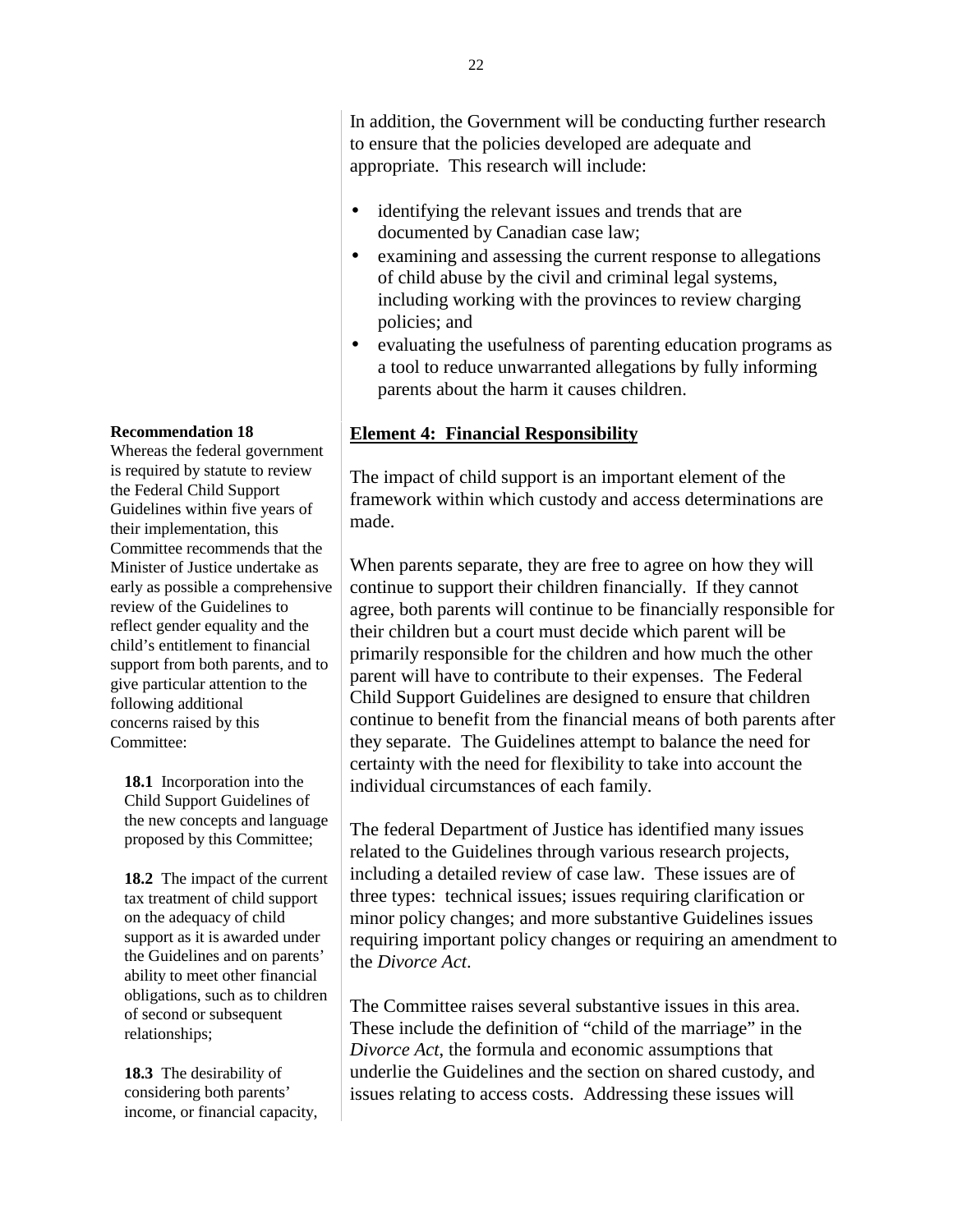in determining child support amounts, including the 40% rule for determining whether the parenting arrangement is "shared parenting";

**18.4** Recognition of the expenses incurred by support payors while caring for their children;

**18.5** Recognition of the additional expenses incurred by a parent following a relocation of the other parent with the children;

**18.6** Parental contributions to the financial support of adult children attending postsecondary institutions;

**18.7** The ability of parties to contract out of the Federal Child Support Guidelines; and

**18.8** The impact of the Guidelines on the income of parties receiving public assistance.

require further research and will need to be coordinated with policy developed in the area of custody and access.

The Department of Justice has been monitoring the implementation of the Federal Child Support Guidelines since they came into effect on May 1, 1997. The *Divorce Act* stipulates that by May 1, 2002, the Minister of Justice must provide Parliament with the results of a comprehensive review of the provisions and operations of the Guidelines and the determination of child support under the Act. The Department of Justice is closely reviewing the implementation of the Guidelines and recommending amendments as the need arises. However, given the extent of the child support reforms, the system requires time to adjust. After less than two years into the implementation of the child support reforms, their application is just starting to stabilize and their real effects cannot yet be ascertained.

Individual research reports on aspects of the implementation of the Guidelines are published as they become available. The overall program of research is planned to continue until March 2001. A comprehensive synthesis of all research projects will be presented as part of the report to be tabled in Parliament in 2002.

The concerns raised by the Special Joint Committee are being given particular attention in the review of the Guidelines. As noted above, further research is required to assess the success of the Guidelines in meeting its objectives. However, the Department of Justice is looking at what changes could be made prior to the five-year review to help clarify certain sections of the Guidelines.

## **Element 5: Collaboration and Partnerships**

The fifth element of the Strategy signals the Government of Canada's commitment to promoting collaborative efforts to support families involved in separation and divorce while respecting jurisdictional responsibilities.

As noted earlier, the shared constitutional jurisdiction of family law leaves the Government of Canada with a mandate mainly related to legislative authority over the *Divorce Act*. There is, however, a need for a much broader range of measures to support families going through separation and divorce, and these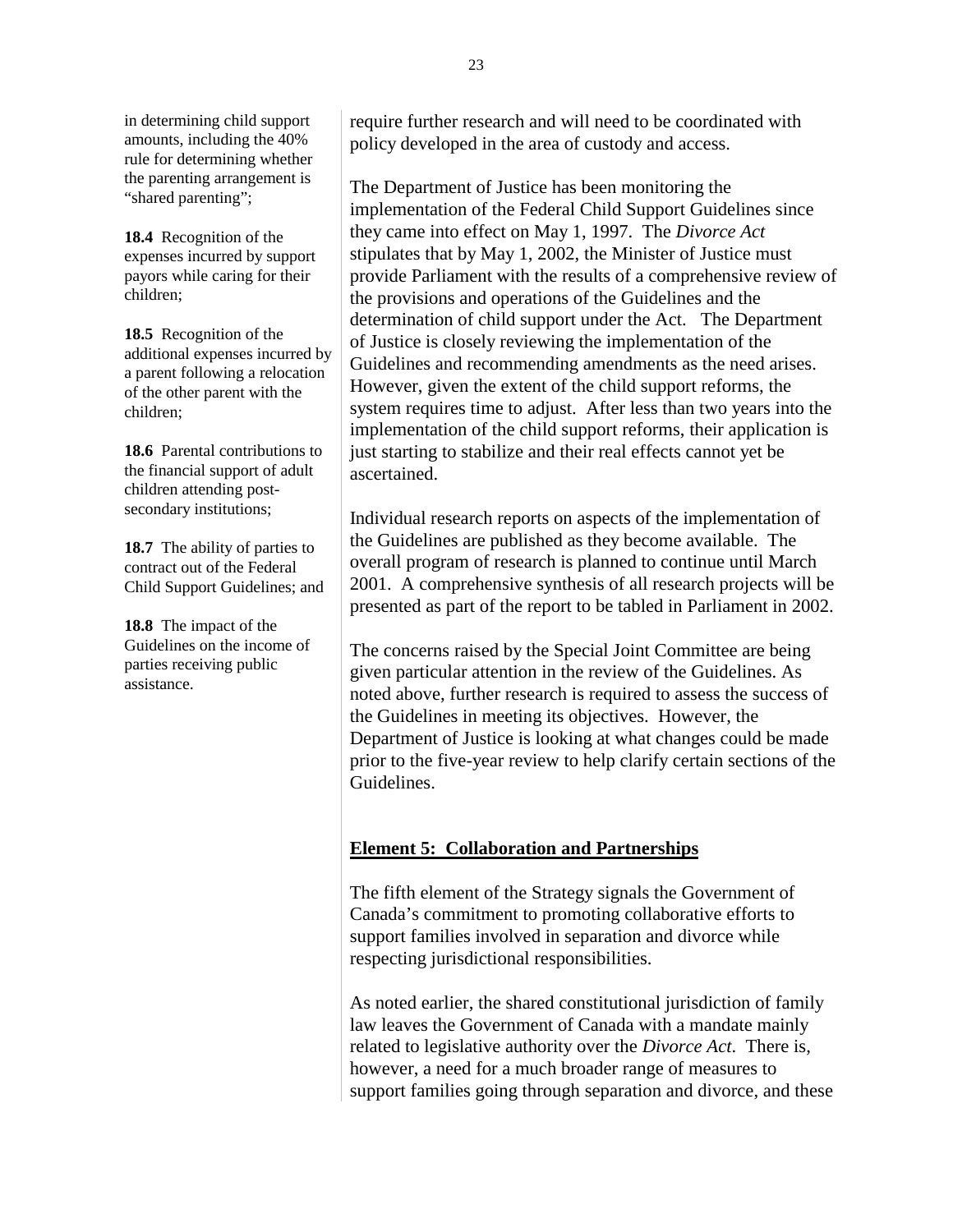will require the collaborative efforts of a wide variety of disciplines and sectors.

Divorce is often a difficult process, and there are serious limitations to the role that legislative reform can play. Parental cooperation and reasonable behaviour, for example, cannot be forced or enforced by the law. However, healthier relationships and less-adversarial conflict resolution can be fostered through the use of educational and social service activities.

The Government of Canada has already made a committment to collaboration and partnerships in this area. Federal funding was provided in the 1997 Budget to support Unified Family Courts. This money is being used to provide 24 new Unified Family Court positions in Newfoundland, Nova Scotia, Saskatchewan and Ontario, and to assist and promote the development of associated support services, such as assessments, mediation and parent-education courses.

The Department of Justice also funds an array of provincial pilot projects throughout the country under its Federal Child Support initiative. These projects cover such areas as case management, supervised access, mediation and parenting education. Last year, the Department invested more than \$650,000 to support provincial and territorial parent education programming across the country.

A Health Canada publication, *Because Life Goes on - Helping Children and Youth Live with Separation and Divorce*, provides information and resources to help parents help their children as they face separation and divorce. The booklet, which is being updated and expanded, is also designed to assist professionals in such fields as education, health, justice and social services in their work with children and their families.

Health Canada also sponsored an intersectoral workshop in October 1998 in Ottawa with the goal of identifying the stresses and impacts of separation and divorce on children and families and determining potential areas for support and collaboration. Participants included representatives of various levels and departments within government and non-governmental organizations as well as individuals whose work relates to supporting families involved in separation and divorce. Highlights of the workshop included suggestions about knowledge development, research, communication, education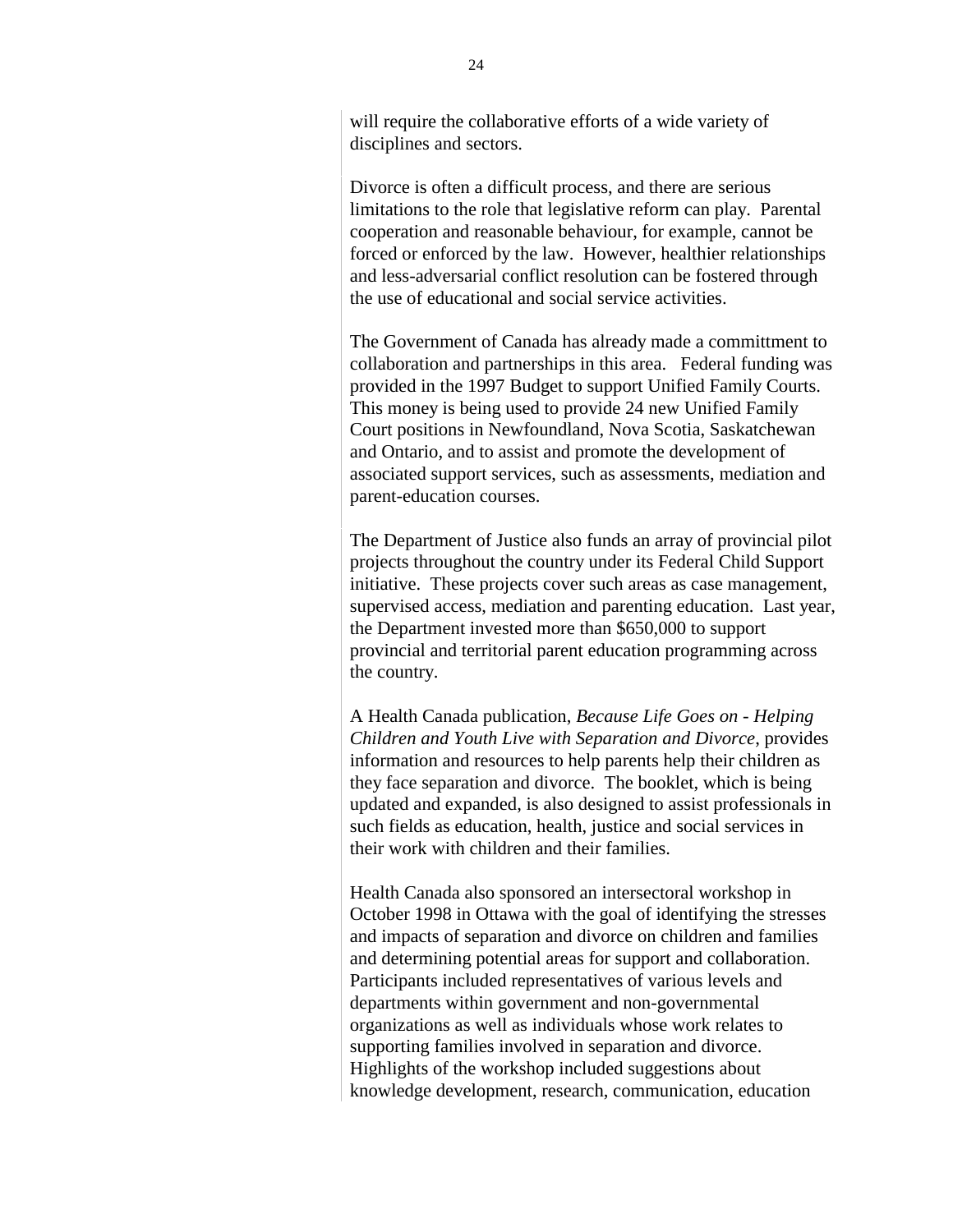and community-level services. A post-workshop planning group has been established to follow up on the conceptual framework and guiding principles discussed at the workshop and move toward an intersectoral strategy to support families going though separation and divorce.

The results of important data collected through the National Longitudinal Survey of Children and Youth are being disseminated by Human Resources Development Canada. Research papers analyze the data on changes in families, the impact of family structure on children's outcomes, and the relationship of custody arrangements to the development of emotional or behavioural problems in children. This information, in addition to giving us a better understanding of how children are faring in Canada, can assist in shaping policies and services for children affected by separation and divorce.

The Government of Canada will also explore the following ways to further promote collaborative efforts to assist divorcing families:

- Federal collaboration with provinces and territories to undertake joint planning to share information and to work together to identify priorities for collaborative action: The federal role, subject to the availability of resources, could include providing assistance in researching, developing and evaluating new service models to enhance court-based services, including information, education, counselling, mediation, and clinical interventions and supervision, where required.
- Government collaboration with NGOs to develop community responses: Communities play an important role in supporting and strengthening families. While extended families are often the primary source of support during a time of crisis or uncertainty, other resources within the community can also play a role to support divorcing families. Religious institutions, non-profit organizations, associations and charitable groups, schools and government agencies are some examples of community resources that might be able to provide advice and assistance. The key is to link families with the most appropriate community resources.
- Promoting collaboration among professionals from different sectors to develop models for preventive and clinical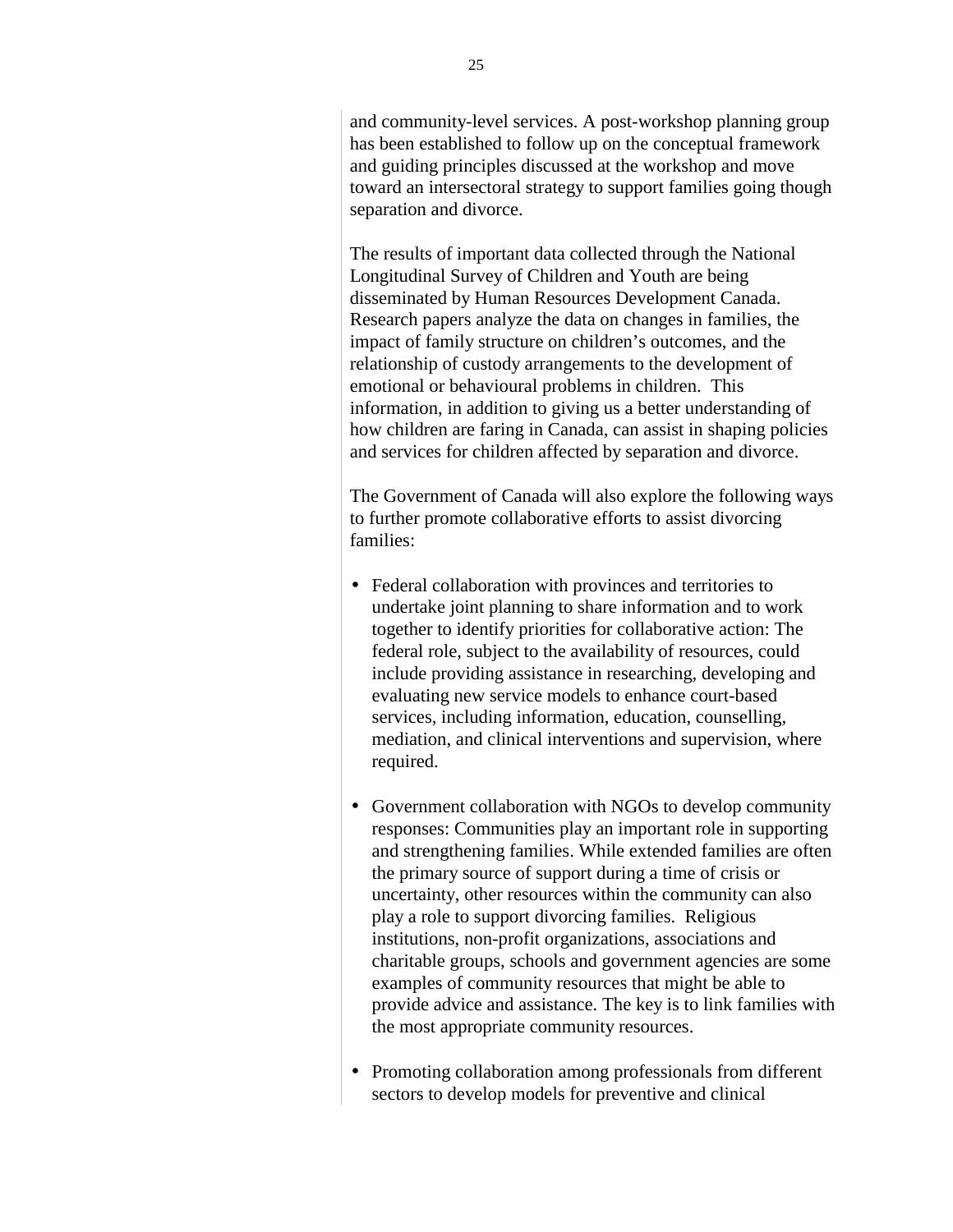interventions**:** There are a wide variety of professionals who provide services to divorcing families, including lawyers, mediators, court assessors, counsellors, therapists, courtservice workers and parent-education program facilitators. The Government of Canada can encourage and help these professional groups to work together to develop common standards and integrated services.

## **Element 6: Building a Better Understanding**

The task of reviewing laws and making proposals for law reform in the area of family law is complicated by a lack of good empirical research and Canada-wide family law statistics. It is not sufficient to rely on anecdotal and personal experience stories, which often serve only to highlight the very different, conflicting views that exist about these difficult and emotional issues.

*For the Sake of the Children* specifically identified (p. 78) the need to undertake further study about high-conflict issues, particularly false allegations of abuse and neglect, parental alienation, the behaviours, patterns and dynamics of domestic violence, and parental child abduction. It is also important to collect better data about the problems of access denial and failure to exercise access.

The issues raised by the Committee are important but cannot be researched effectively in the absence of reliable baseline information on current practice in Canada. How are parenting arrangements currently developed? Although there are very few actual contested custody trials, there is not a good understanding of how agreements are reached when they are not court imposed. How common are different parenting arrangements and what patterns do they take? What types of contact do children have with their non-custodial parents? Does it differ significantly depending on the court order? What obstacles impede contact? How do arrangements change over time?

There are challenges associated with conducting good-quality research in this area, including the need for resources to carry out original research and to undertake in-depth analyses of existing data sources such as Statistics Canada's National Longitudinal Survey on Children and Youth and the "Family and Friends" component of the General Social Survey.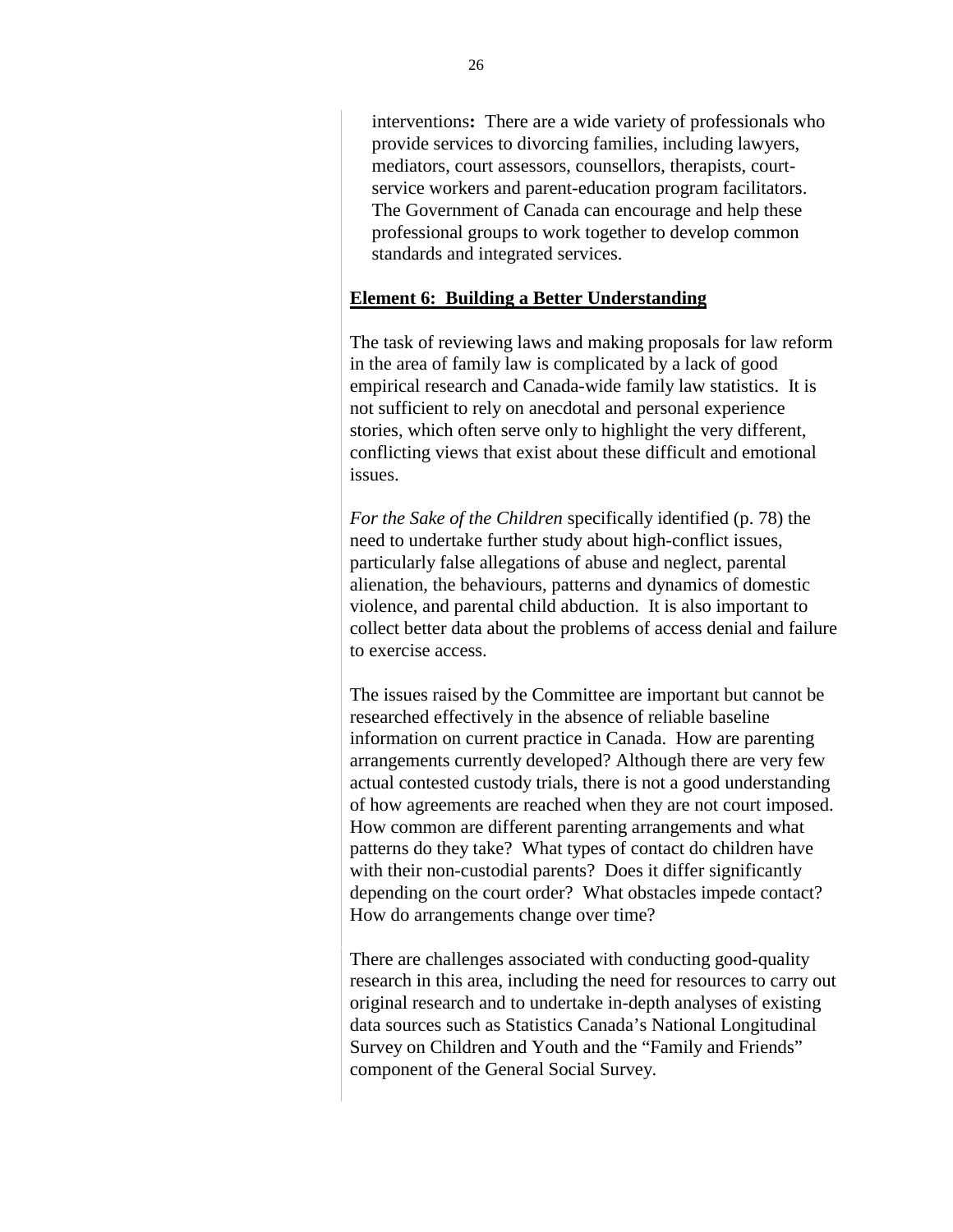Research to address the issues identified above will be integrated into the research framework being undertaken by the Department of Justice as part of the comprehensive review of the provisions and operation of the Federal Child Support Guidelines.

*For the Sake of the Children* also identified the need to build a better understanding of concerns related to Aboriginal people, noting that the issues require study beyond that undertaken by the Committee. The Government of Canada will, as part of this Strategy for Reform, engage in further consultation with Aboriginal organizations and communities across Canada. One objective will be to identify possible improvements to current policy and services to provide the necessary culturally sensitive responses to custody and access issues in the Aboriginal context.

# **IMPLEMENTING THE STRATEGY FOR REFORM**

It is a major undertaking to make fundamental changes to so many aspects of the law, particularly in an area where there is at present no clear consensus on how to proceed. The process to implement this Strategy for Reform must involve a review and consultation process coordinated with the Government of Canada's review of the Federal Child Support Guidelines.

The Minister of Justice is required to provide Parliament with the results of a comprehensive review of the provisions and operations of the Guidelines and the determination of child support under the Act by May 1, 2002. Legislative amendments to the custody and access provisions of the *Divorce Act* could be integrated into that process. The actions identified in this Strategy for Reform will be carried out jointly with the provinces and territories. They will involve public consultations on specific reform proposals with a view to ensuring that the report to Parliament on the Guidelines can include both custody and access and child support reforms.

The other, equally important aspect of this Strategy involves the collaborative efforts to promote a less-adversarial legal process and improved educational and social service activities to assist divorcing families. Some things can be acted upon quickly, while others will need more discussion and consultation. Making changes to long-standing institutions and systems will present challenges and will require concerted and dedicated efforts as well as resources. The Government of Canada will make every effort to work with the provinces and territories to

#### **Recommendation 45**

The Committee recommends that the federal government engage in further consultation with Aboriginal organizations and communities across Canada about issues related to shared parenting that are particular to those communities, with a view to developing a clear plan of action to be implemented in a timely way.